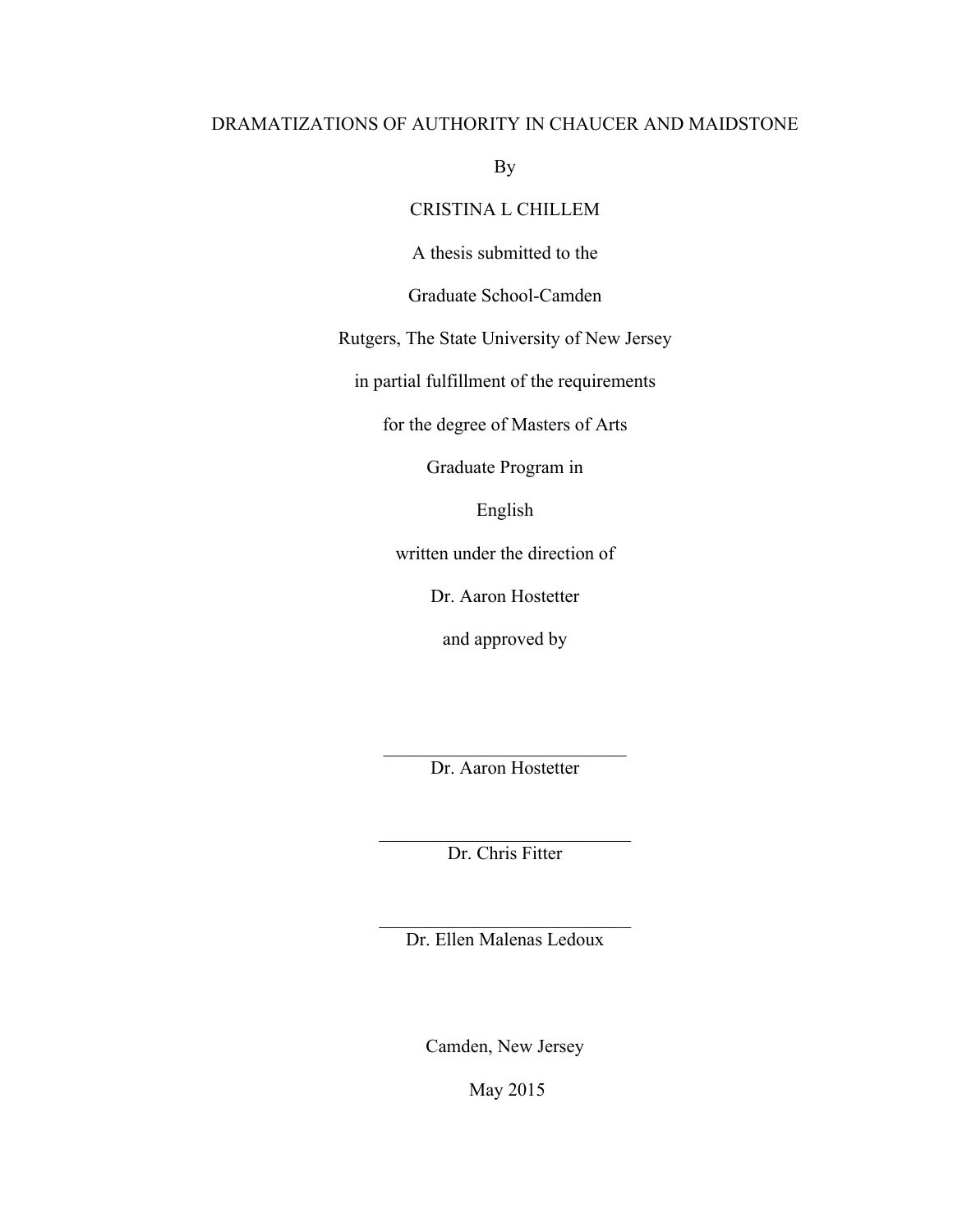### THESIS ABSTRACT

### Dramatizations of Authority in Chaucer and Maidstone

### By CRISTINA L CHILLEM

Thesis Director: Dr. Aaron Hostetter

This thesis examines the connections between sovereignty, spectacle, and public ceremony in Geoffrey Chaucer's *The Knight's Tale* and Richard Maidstone's *Concordia facta inter regem et cives Londonie [The Reconciliation of the King and Citzens of London]*. I begin by looking at *The Knight's Tale* and *Concordia* to unveil the intricacies of public ceremony and spectacle as political tools for medieval rule. As spectacle of sovereign expenditure serves as a signifier of sovereignty, public ceremony serves as an occasion for displaying such politically motivated spectacle. However, within ceremony, such spectacle is not simply displayed, but becomes scripted into a collaborative performance and social drama. The signification of sovereign authority, then, is developed and complicated by the ceremonial social drama that aids the display. Therefore, the title of this thesis, *dramatizations of authority*, sets ahead two distinct though conjoined matters: (1) the aesthetic design in which authority is dramatized and (2) the authoritative power of the dramatizations themselves to determine political relations and the overall social reality. The more contemporary Georges Bataille, in his *The Accursed Share,* provides theoretical support to this examination while later historical facts encourage a reading of *The Knight's Tale* for its depiction and critique of

ii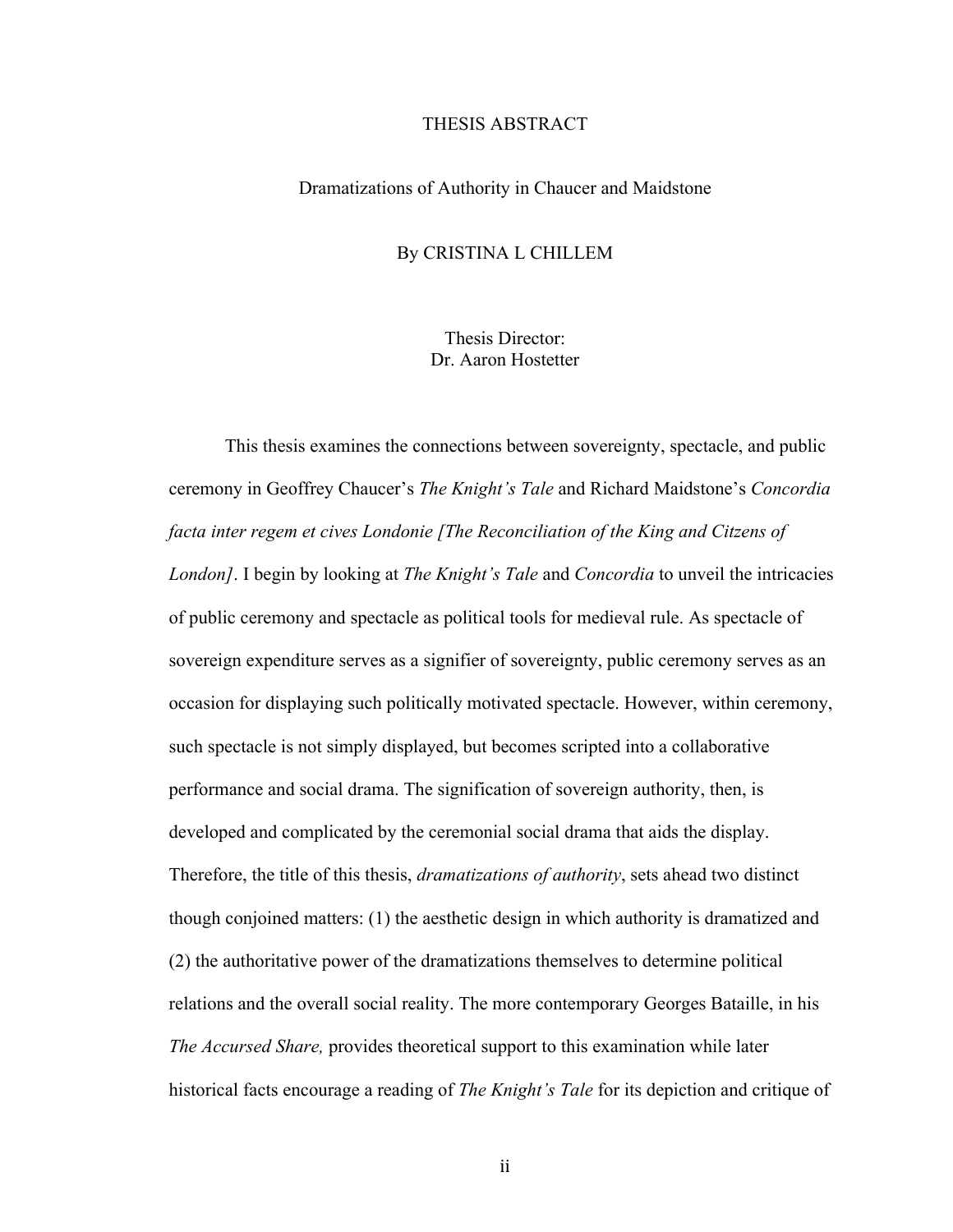dramatizations of authority, specifically those during the reign of Richard II. Thus, after using *The Knight's Tale* and *Concordia* to understand the design of the royal entry ceremony in particular, I focus on the critical perspectives each text posits on the medieval custom. Ultimately, in *The Knight's Tale*, Chaucer mocks Richard II's dependence on public ceremony and spectacle as a tool for wielding power as well as the reverence and faith with which masses of citizens, like Maidstone, esteemed the royal entry ceremony. *The Knight's Tale* may be read as a warning to medieval (and contemporary) readers to be conscious and skeptical of the social influence that dramatizations of authority impact.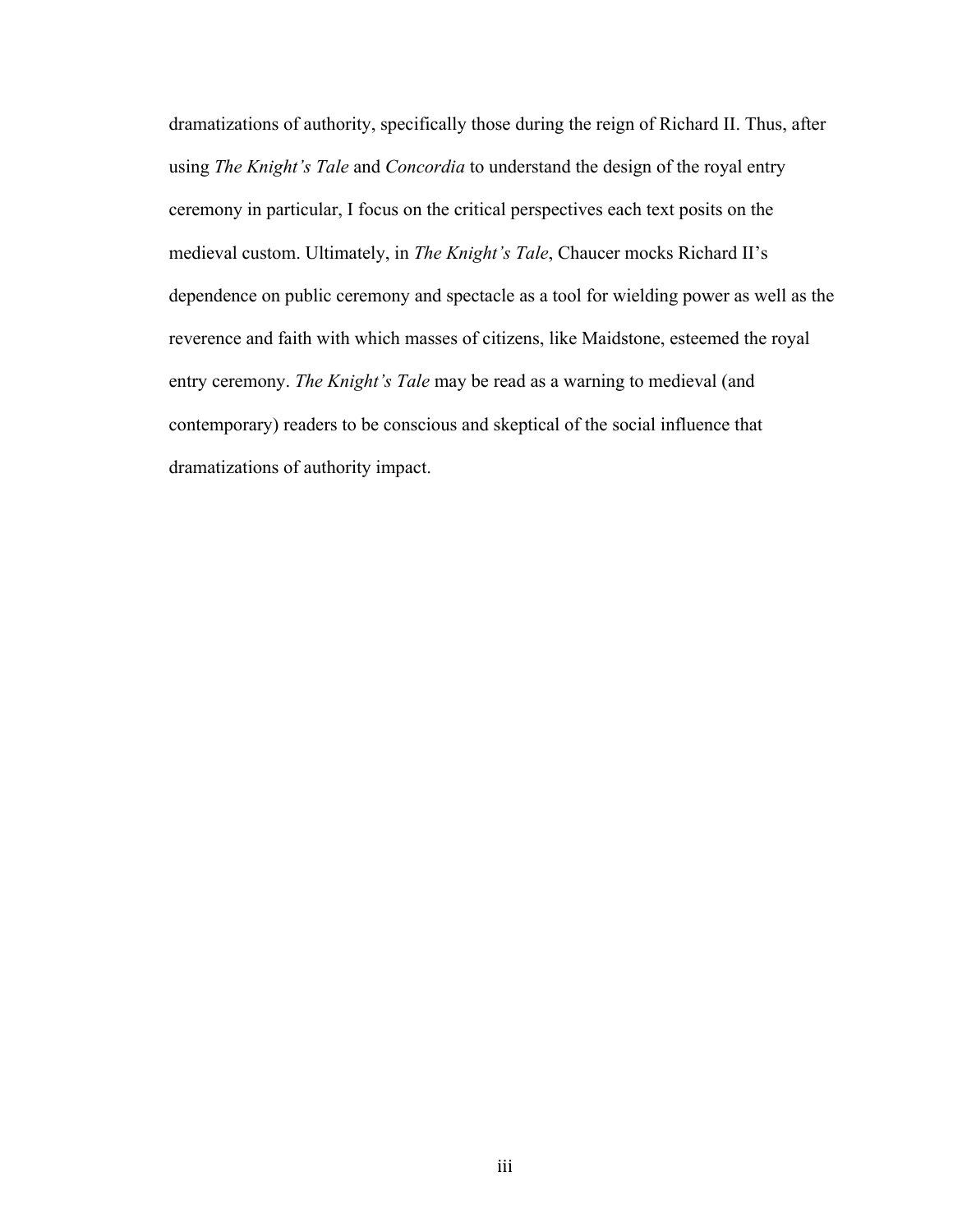# Introduction: Dramatizations of Authority in Medieval Culture and **L**iterature

I speak in general of an aspect that is opposed to the servile and subordinate. Sovereignty . . . essentially belongs to *all men* who possess and have never entirely lost the value that is attributed to gods and "dignitaries". [The latter] *display* that value with an ostentation that sometimes goes with a profound baseness . . . they *cheapen* it by displaying it.

-George Bataille

As Georges Bataille distinguishes above in his theoretical examination of sovereignty in *The Accursed Share*, sovereignty, the value, is an innate human experience that comes from within. However, throughout history, individuals and institutions have asserted the superiority of their sovereignty over multitudes through spectacular displays. As Lawrence Clopper, scholar of medieval spectacle, asserts, "Spectacles are statements of who and what individuals and institutions are" (123). The experiences of sovereignty, which Bataille explains as experiences of miracle, sanctity, and the present moment, of which every man is capable, at some point came to be signified predominately through material wealth; understandably so, because, as he claims, material wealth equals a more full experience of the present moment (198). Such is the experience afforded by the menu, produced for the installation feast of Archbishop Neville in 1456, which included 41,833 items of meat and poultry (Fletcher 21). The excessive menu functions as a display of sovereignty, of excessive (even wasteful), material wealth. Not only is the signification of authority costly, but also multi-leveled. While the menu called for thousands of chickens and geese, it only lists four hundred swans and peacocks because the latter were "more prized items reserved for the superior tables" (Fletcher 29). Therefore, the food dramatized the varying statuses of those invited to the feast. At the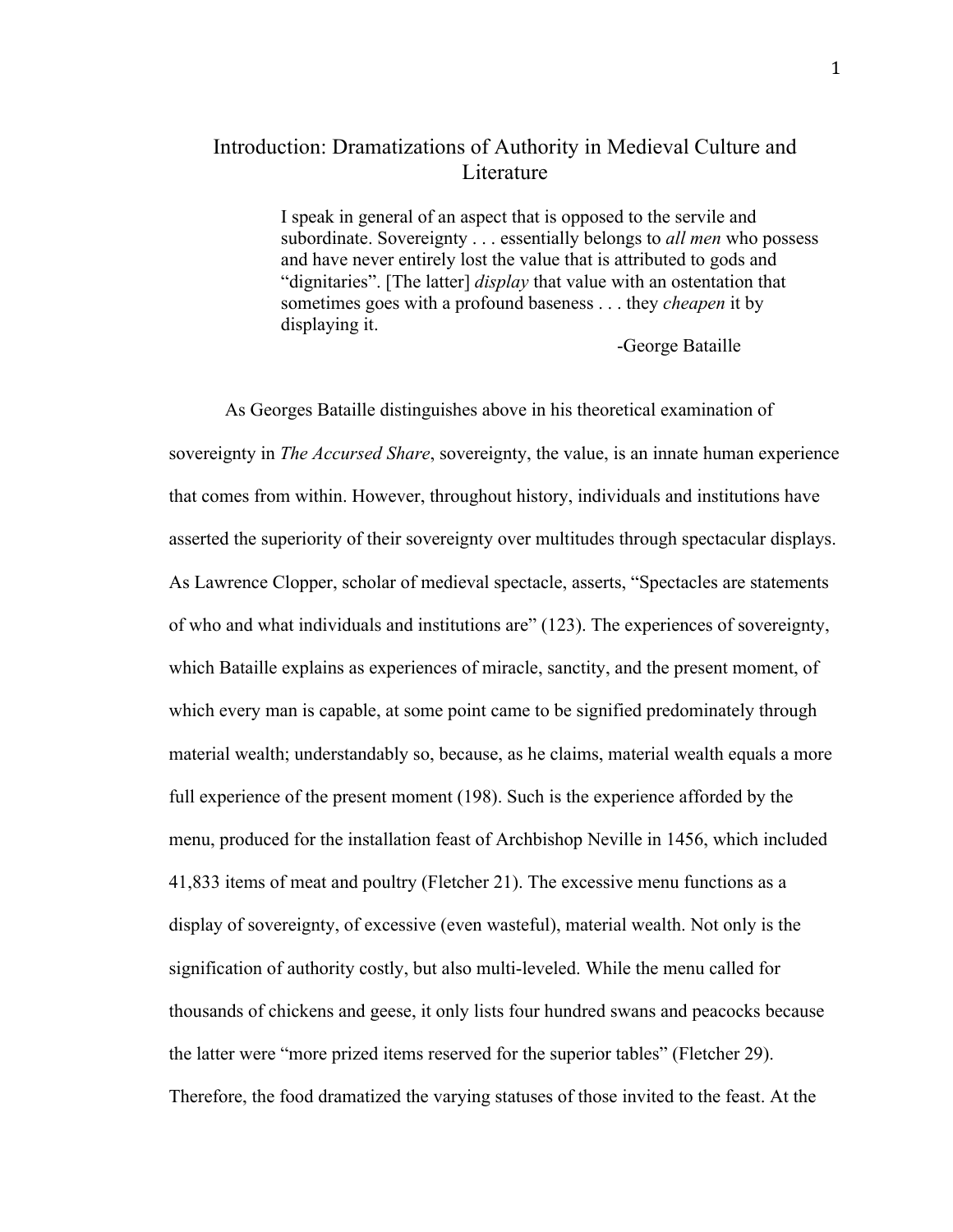same time, it dramatized the individuals invited to the feast as higher and more honorable than those among the multitude of spectators whom were often, when royal feasts were celebrated, "kept at bay with wooden barriers guarded by sergeants and ushers" (Fletcher 24). The silk and camel- hair cloths that lined the street upon which Queen Isabel entered Paris in 1389 in front of thousands of spectators (Fletcher 24) functioned politically in the same way as Archbishop Neville's plethora of food. Such spectacles of sovereign expenditure are not unique to the late Middle Ages, but flourished distinctively throughout the specific period as a predominate technique for wielding political rule and maintaining the feudal hierarchy.

*Public ceremony* is a crucial element to this propagandistic operation of spectacular displays of sovereignty, as ceremony provides the *occasion* for such displays. A failed attempt on the part of Bishop Despenser in 1370 to publically signify a degree of authority he did not actually possess illuminates the relation between materialistic displays of authority and the occasion of public ceremony in which the displays occur. In *Powers of the Holy: Religion, Politics, and Gender in Late Medieval English Culture*, David Aers recounts Despenser's demand that he be welcomed to the town of Lynn with a degree of honor greater than that "ordinarily done to his office" (155). He asked that the mace that normally preceded the town's mayor be borne before him, the mace being an objective symbol of a higher level of authority than was his. Despenser upheld this demand despite warnings from both the mayor of Lynn and citizens themselves that this demand was unwise. Dismissing the warning and referring to the commons as "ribaldos", Despenser approached the town gates preceded by one of his own men carrying the mace and deserted by all the residents of Lynn. When he reached the town gates, commoners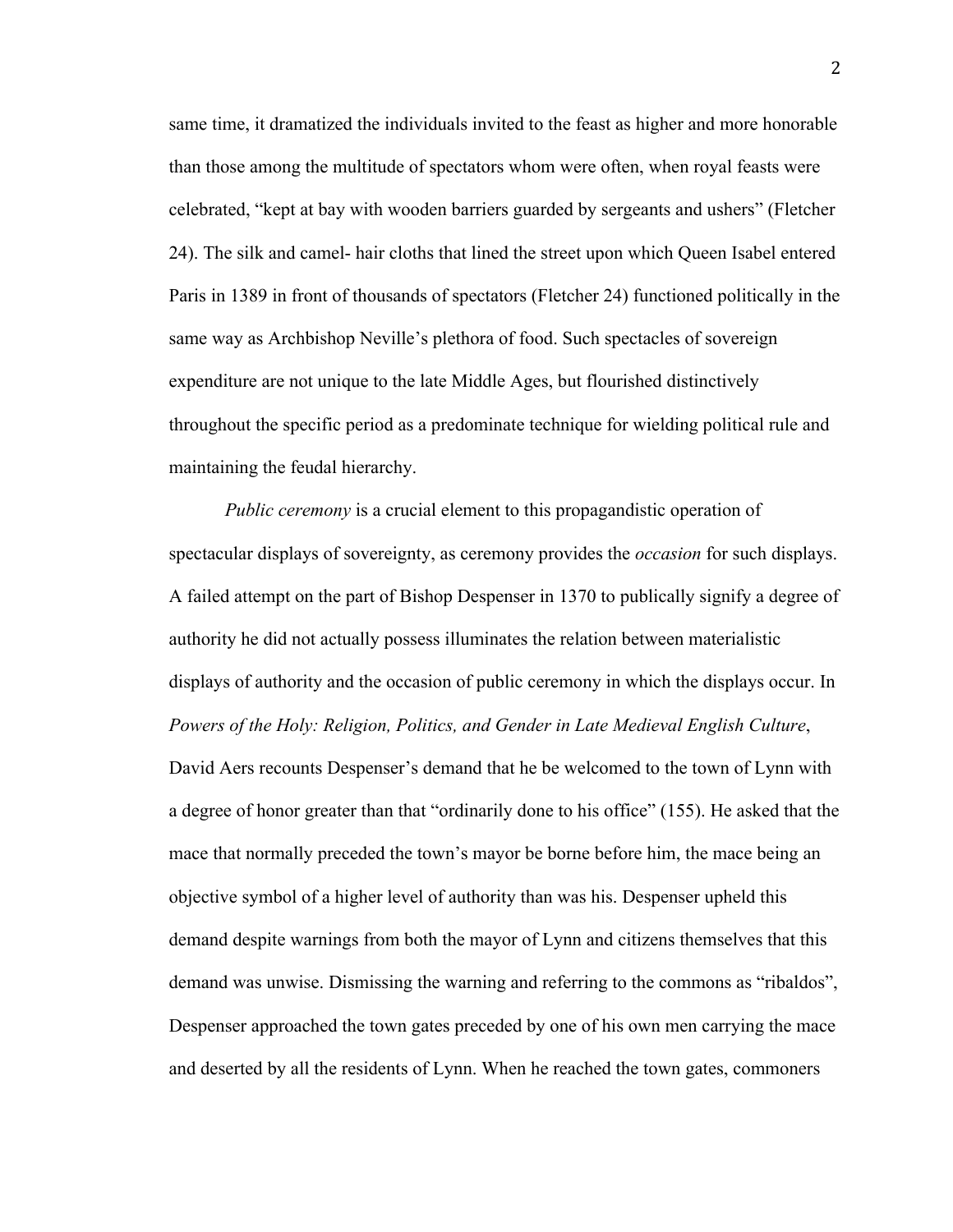assaulted him at the gates with stones until Despenser was forced to accept the intervention of the king. The matter, *dramatizations of authority,* in this instance, and any instance of ceremony, includes both the power of public performance itself as well as the dramatic portrayal of authority the performance creates. Despenser wanted to dramatize his authority (by employing the mace) as equally high in honor as the mayor himself. The mace here embodies the same communicative authority held by the objective symbols of sovereignty initially noted. The mace, the excessive menu, and the silk and camel-hair cloths are external manifestations or objectifications of the abstract value of sovereignty. These manifestations produce a strategized dramatization of authority and the public ceremony occasions exposure of these dramatizations to the public. The town of Lynn violently refused to allow Despenser's desired dramatization because such a dramatization would reshape Despenser's political identity and his social relationship with Lynn accordingly—and this reshaping would be untrue. Not only historical records of late medieval public ceremonies, but also many imaginative works of literature that are products of the period illuminate both the significant role of the public ceremony as it provided the opportunities and sites for spectacles of sovereignty as well as the specific portrayals of authority produced by the strategically coordinated spectacles.

Late medieval authors of imaginative literature were attuned to the dramatic techniques employed in public ceremonies as strategies for wielding authority. They understood the operation of public ceremonies as "sites of social, political and religious strain" (Clopper 115) which, "dramatize[ed] tensions inherent in all hierarchical relationships" (Aers 186). England saw a drastic increase of ceremonial pageants both in number and complexity during the reign of Richard II (Kipling 6), the years in which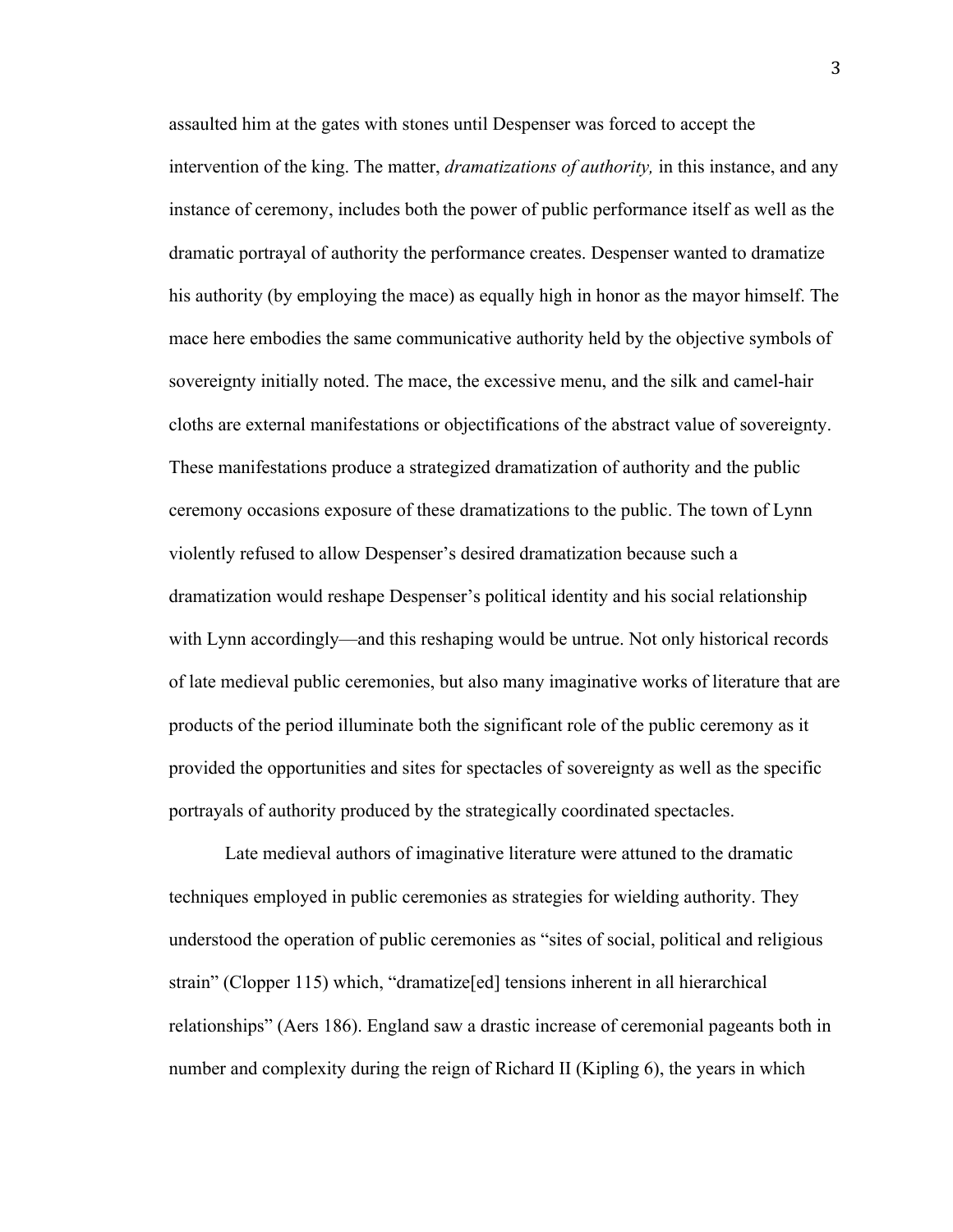Chaucer, Gower, and Langland were writing. In particular, Book 1 of *Confessio Amantis* (1390) and *Piers Plowman* (1360-87) are deeply suspicious of the reliability of public performance and the spectacles that aid it. They are also anxious over the manipulative powers of public ceremony and its apparent effectiveness. Gower's *Apollonius of Tyre*, especially demonstrates the manifestation of personal experience into external, communal reality through public ceremony. Written slightly later, *The Book of Margery Kempe* (1436) can be read for a greater understanding of public performance in the medieval era as Kempe's public appearance repeatedly causes confusion and frustration because her clothes and behavior deviate from social expectations. The high frequency to which public performance was exploited as a tool for defining authority and wielding power reverberates throughout these authors' works and beyond. However, Chaucer's *The Knight's Tale* contains a most immediate criticism of the propagandistic operation between extravagant spectacles of sovereignty and public ceremony.

Through *The Knight's Tale,* Chaucer demonstrates the propagandistic operation of public ceremony as well as sovereign expenditure as a tool within that operation. Through this demonstration, he exposes the insincerity and corruption that underlies the dramatizations produced within the ceremonies; or, how that injustice and corruption is enabled, maintained, and furthered by the ceremonies. Chaucer proposes this view of ceremony in response to dramatizations of authority that occur particularly in the royal entry ceremony tradition. Chaucer's depiction of ceremony, cultural values, and values of governance in *The Knight's Tale* strongly parallel and mock the real- life public ceremony London hosted for Richard II in 1392. The tale also strongly parallels and mocks Richard Maidstone's contemporary Latin poem known as the *Concordia facta*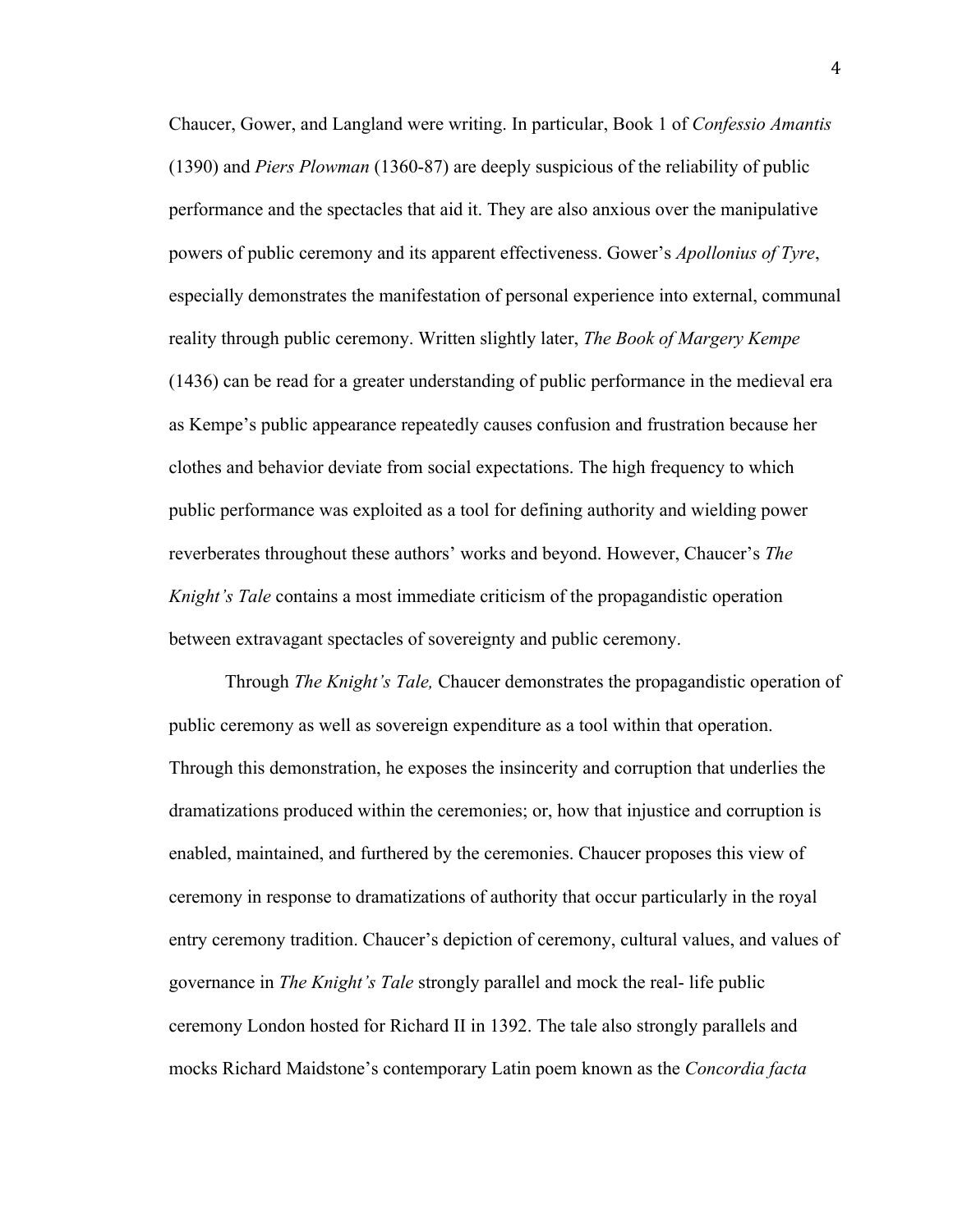*inter regem et cives Londonie [The Reconciliation of the King and Citzens of London],*  which is a propagandistic recording of the 1392 ceremony. While Gordon Kipling has extensively studied customs of the royal entry ceremony, no analysis has yet been published that examines *The Knight's Tale* as a response to the royal entry ceremony genre; or to Maidstone's *Concordia*; or to Richard II's habitual exploitation of ceremony in efforts to enforce his own tyranny. Maidstone's recording assists not only in understanding Chaucer's critique of ceremony, but also itself provides a generous demonstration of the operation of ceremony as a technology of medieval rule. Ultimately, while much historical research on late medieval public performance is available, a literary examination as an alternate approach offers a generous, dynamic understanding of cultural involvement with public performance and the notions of authority it mobilizes.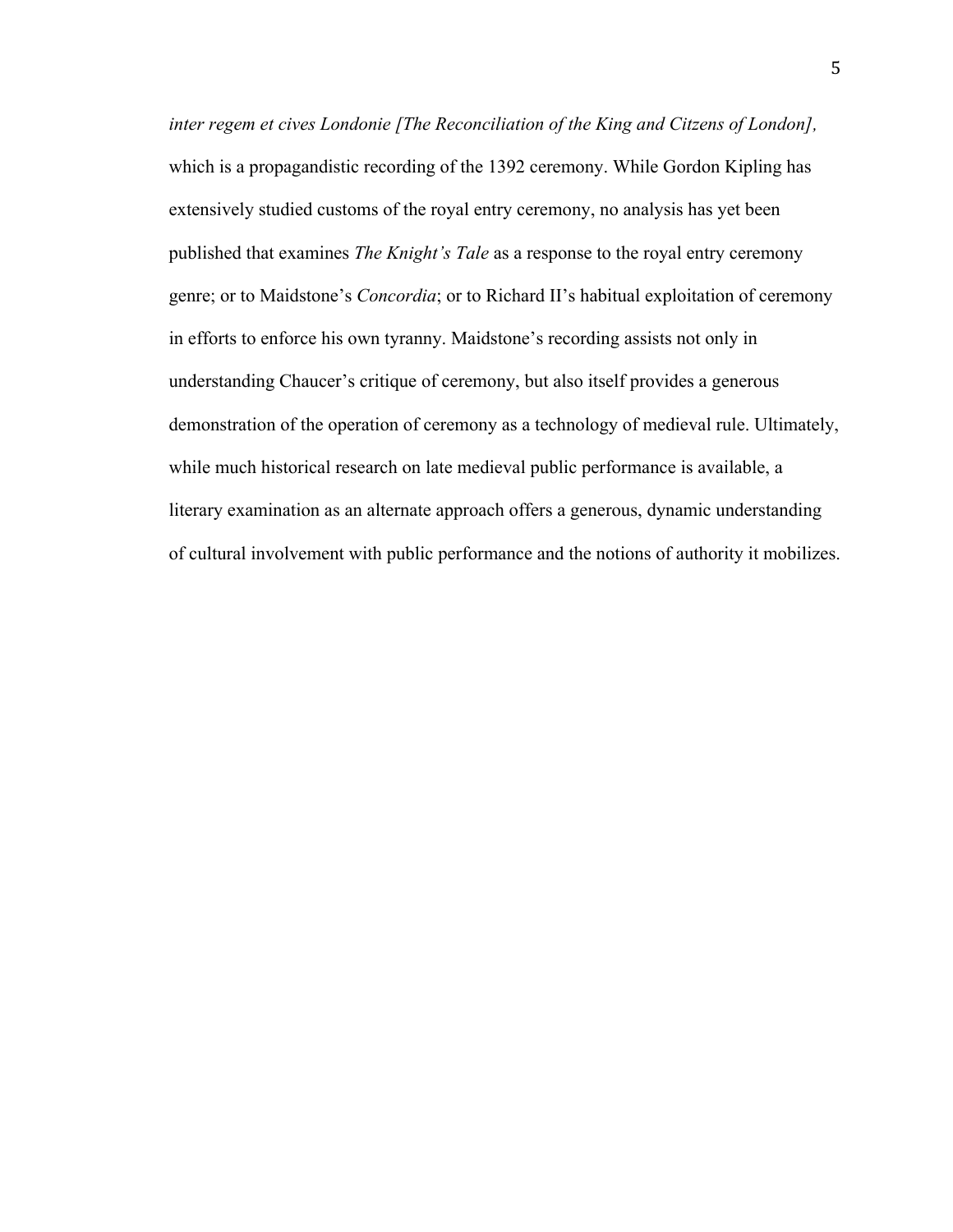Depictions of Sovereign Expenditure, Spectacle, and Public Ceremony

From the very beginning of *The Knight's Tale* Chaucer establishes Athenian culture as fixated upon ceremony and places their sovereign, Duke Theseus, in the spotlight. In doing so, Chaucer begins his extensive exhibition of the political function of public ceremony from which extends his critique of Richard's obsession with ceremony. After the Knight introduces Theseus as the noble, worthy Duke of Athens, he begins describing Theseus' return home from his victorious conquest of Femenye. This homecoming is a celebration and triumphal march, but also pure public ceremony filled with "muchel glorie and greet solempnytee" (870). The celebration includes "melodye" (872) while Theseus rides with his "hoost in armes hym bisyde" (874). The scene and details here reveal how public ceremony spotlights Theseus' nobility and honor specifically. Theseus' reputation is secured by the supreme, chivalric image this ceremony attributes to him. Riding at the head of his army (874), Theseus is positioned as the spectacle, the most desirable focal point upon which to gaze, in the sight of the whole town. The imagery of Theseus "come almost unto the toun" (894) emphasizes the public, communal aspect of the event. The city is present to witness Theseus arriving home victorious from his most recent conquest, a public witness to empower his reputation. When Theseus performs as the spectacle in his homecoming and wedding ceremonies, his nobility (873, 998), chivalry (865, 878, 982), wisdom (865), gentilness (952), manliness (987), and most especially, his success as a conqueror (862, 866, 981, 998) are on display and thus confirmed. Indeed, the tale itself is an artifact of this public confirmation as the Knight's adoration for Theseus is a confirmation of Theseus' prowess reverberating through re-tellings initiated by public witnesses. When he scolds the crying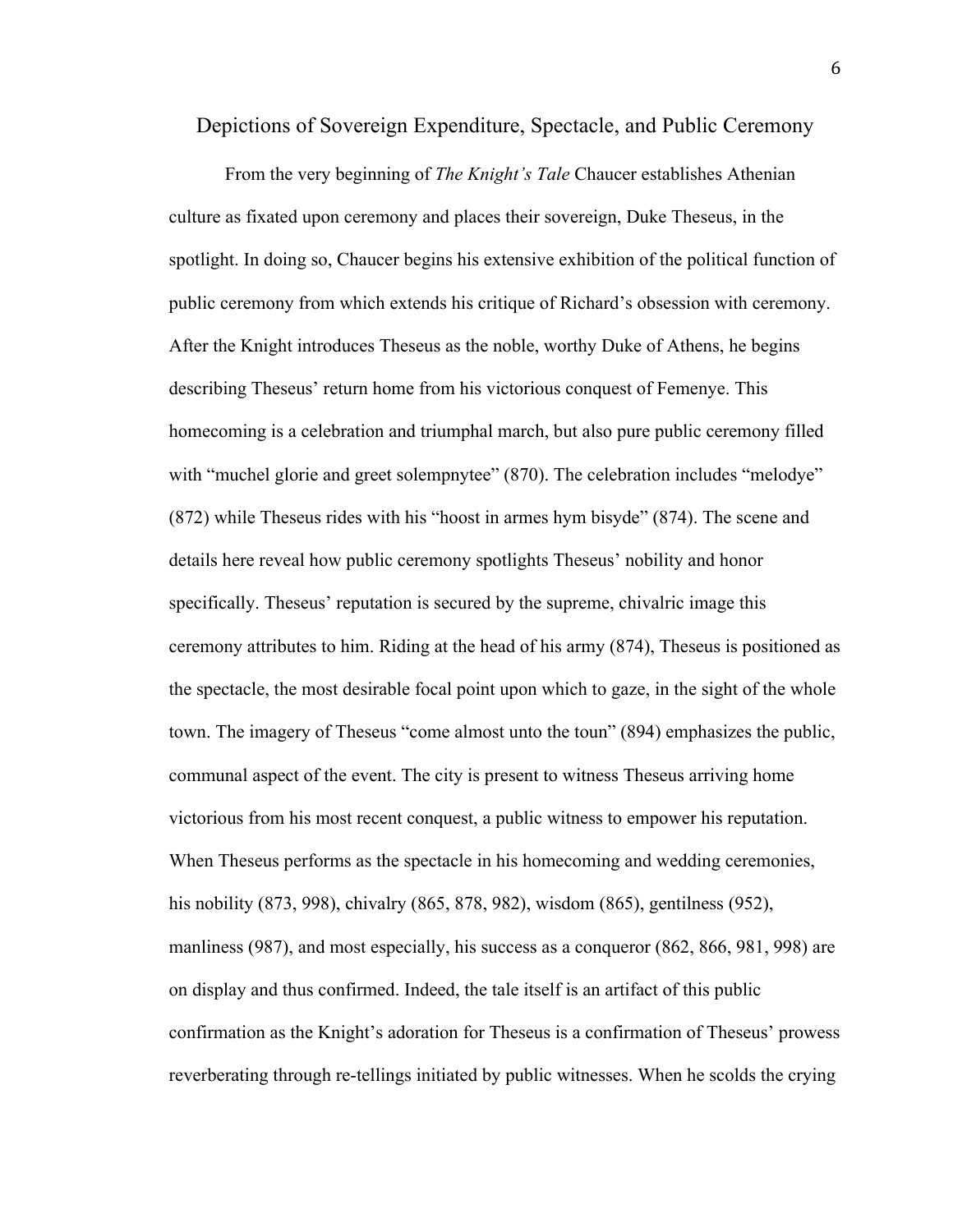widows, Theseus himself makes clear that the purpose for his homecoming ceremony is to validate his honor publically, and woe to those who interfere with that aim: "What folk been ye, that at myn homcomynge / Perturben so my feste with criynge? / . . . Have ye so greet envye / Of myn honour, that thus compleyne and crye?" (905-08). While this remark rebukes the company of ladies for withholding praise from Theseus, it more importantly admits Theseus' frustration with their behavior for stealing attention from him.

The Knight finds details regarding ceremony so important that he mentions them despite his all too- common protestations of constraining time. Through numerous instances of *occultatio*, the Knight not only frames Athens' obsession with ceremony but also makes apparent the high and blind idolization with which he himself holds ceremonial demonstrations of militaristic, political power. Even though a description of the ceremony is "to long to heere" (875), the Knight cannot help sharing the few images of Theseus' homecoming mentioned above like the "melodye", "glorie", "and hoost of armes". The Knight even extends his *occultatio* by mentioning the "feste" (883) that was at Theseus and Hipolyta's wedding. In yet another instance, the Knight denies that he will describe the Athenian wives' funerary observances, but then continues to mention the "grete clamour and the waymentynge" performed (995) as well as the "grete honour / that Theseus, the noble conqueror," (997-98) conferred upon the fallen warriors. The latter detail suggests that the Athenian funeral ceremony is important to the Knight only because Theseus himself pays honor to the fallen husbands. Therefore, the Knight's recounting of the funeral ceremony contributes further to Chaucer's depiction of public ceremony as a medium for political propaganda. For, the Knight is stricken with an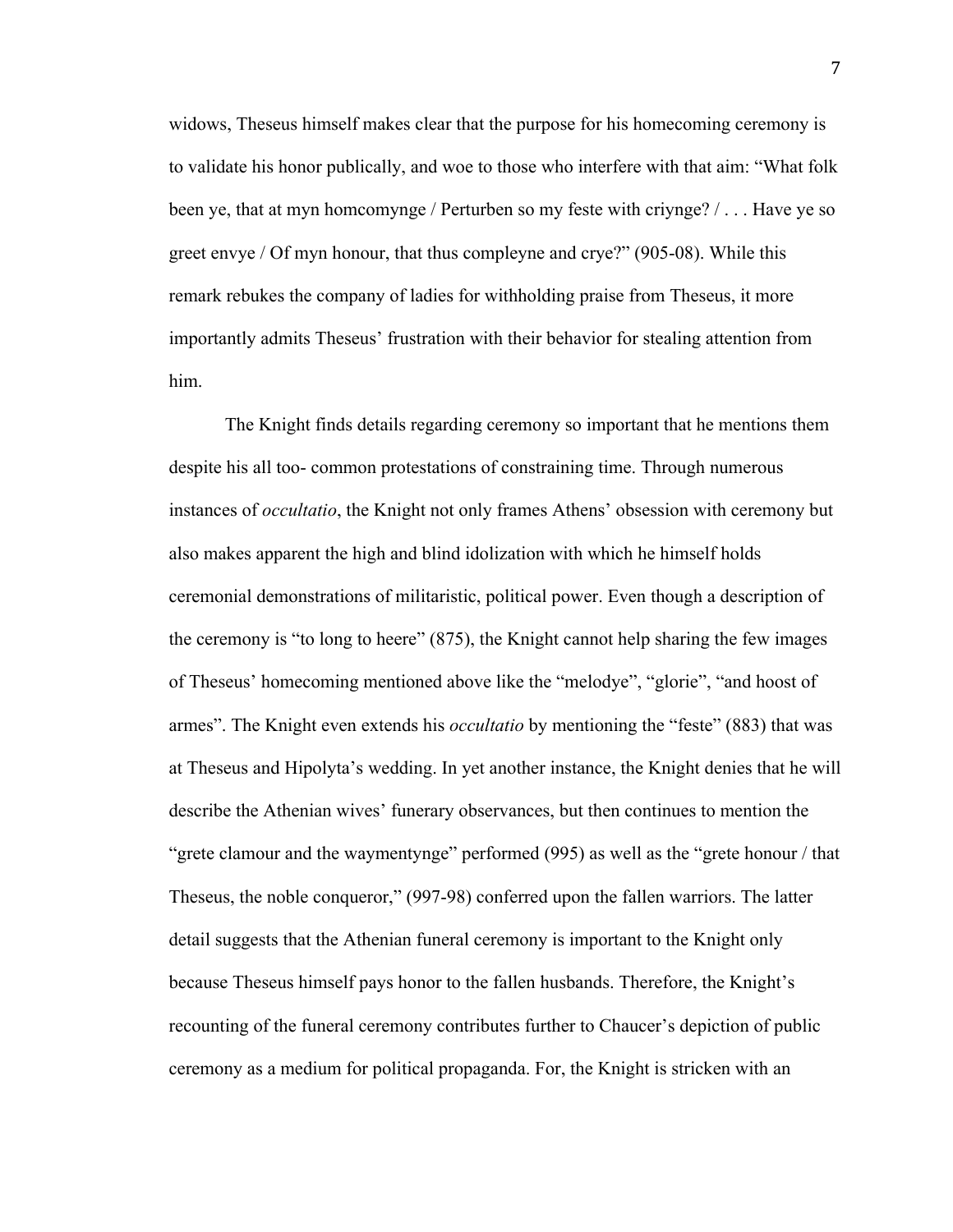admiration for the conqueror that reflects the honor projected onto Theseus in each ceremony. The Knight's own perception of Theseus reveals the art of the public display whereby the strategic performance negotiates a spotlighted figure's social identity. While Theseus validates the kinsmen's honor, Theseus' reputation is also enhanced by his public performance of authority implied through his bestowment of the honor. The absence of any Athenian spectator challenging or rejecting the ceremonial practices exercised during Theseus homecoming, his wedding feast, or the funeral frames Athenian citizens as wholly compliant (consciously or not) with the political propaganda that unfolds before them in the events. Although the widows' weeping interrupts Theseus' homecoming and initially steals attention from him, their plea for Theseus' mercy is not a defiance of the ceremonial custom, but rather a strategic exploitation of public space and political visibility (elements of the public ceremony). Their interruption is spontaneous, unexpected, unplanned. Their plea requires Theseus to make performative choices while in the spotlight of his city. In this way, citizens themselves may also exercise power over the political figurehead whom the ceremony spotlights and celebrates. The coming discussion of *Concordia* considers the consequences of Theseus performative choices in response to the widows' plea. Overall, in just the first one-thousand lines of *The Knight's Tale,* the Knight foregrounds his and Athens' compliant and delighted take with the three public ceremonies he recounts while Chaucer foregrounds the timeless custom of public ceremony as a primary issue under investigation through his narrative.

Striking similarities exist between Chaucer's description of Theseus' homecoming ceremony and Maidstone's account of the royal entry ceremony hosted by London for Richard II in 1392. Both ceremonies emulate the grandeur of royalty. While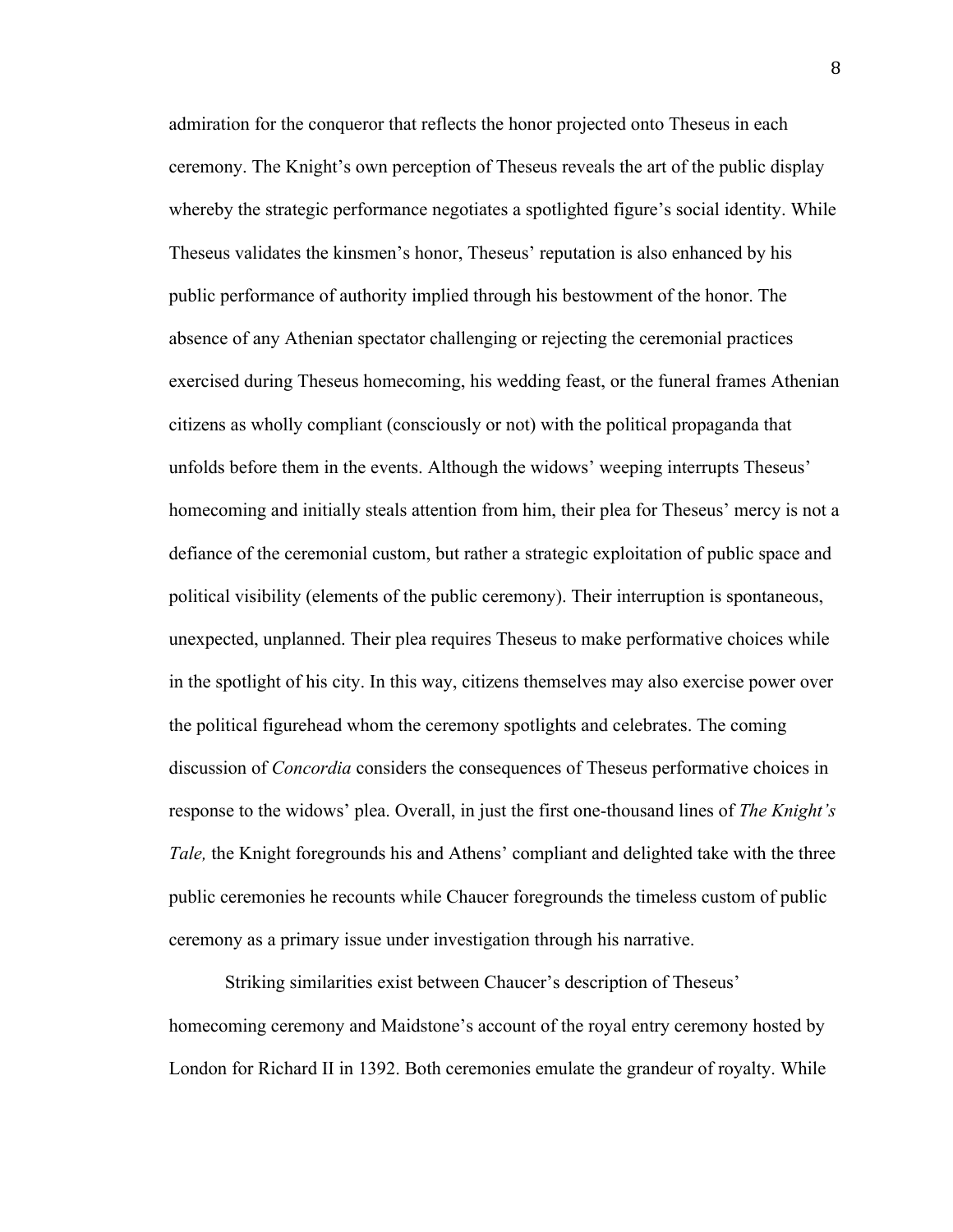the atmosphere during Theseus' arrival is uplifted with "melodye" (872), choruses of friars sing and greet Richard (173). The Knight's note, the "tempest at hir hoomcomynge," could refer to a literal storm, like the one that takes place during the homecoming in Boccaccio's *Teseida*, but because the detail occurs during one of the Knight's occultationes, and considering his occultationes only ever concern either ceremonial spectacle or battle—the detail more likely conveys the rousing spirits of the crowd and the energetic atmosphere. Maidstone's record suggests a similar welcoming uproar as he describes the mass of people that "rush" (66) from town to meet the king. The melody at Richard's ceremony too is "never still: the song, the roar, and shout" (171).

Richard is the primary spectacle from the very beginning of the ceremony as he processes with his noble company on horses to the city gates, just like Theseus during his celebratory return home from conquest. The pressure placed on Richard as the spotlighted figure is illuminated by Richard's encounter with a felon who, at one point, stops the king from processing forward through the city. Previously banished from the city, the felon "lays himself headlong before the horses' feet / And weeping begs for pardon, which the king then grants" (187-88). The actions of both Theseus' weeping widows and the felon include placing themselves at the feet of their sovereigns while obstructing the sovereigns' ability to process forward. The subordinates are in fact taking advantage of the public sphere in which their sovereign is cornered to increase the likelihood of receiving agreeable responses to their requests. After recounting the king's mercy on the felon, Maidstone continues, "So may the grace that he Richard has shown be shown to him"(190). This interaction and Maidstone's response to it clarifies the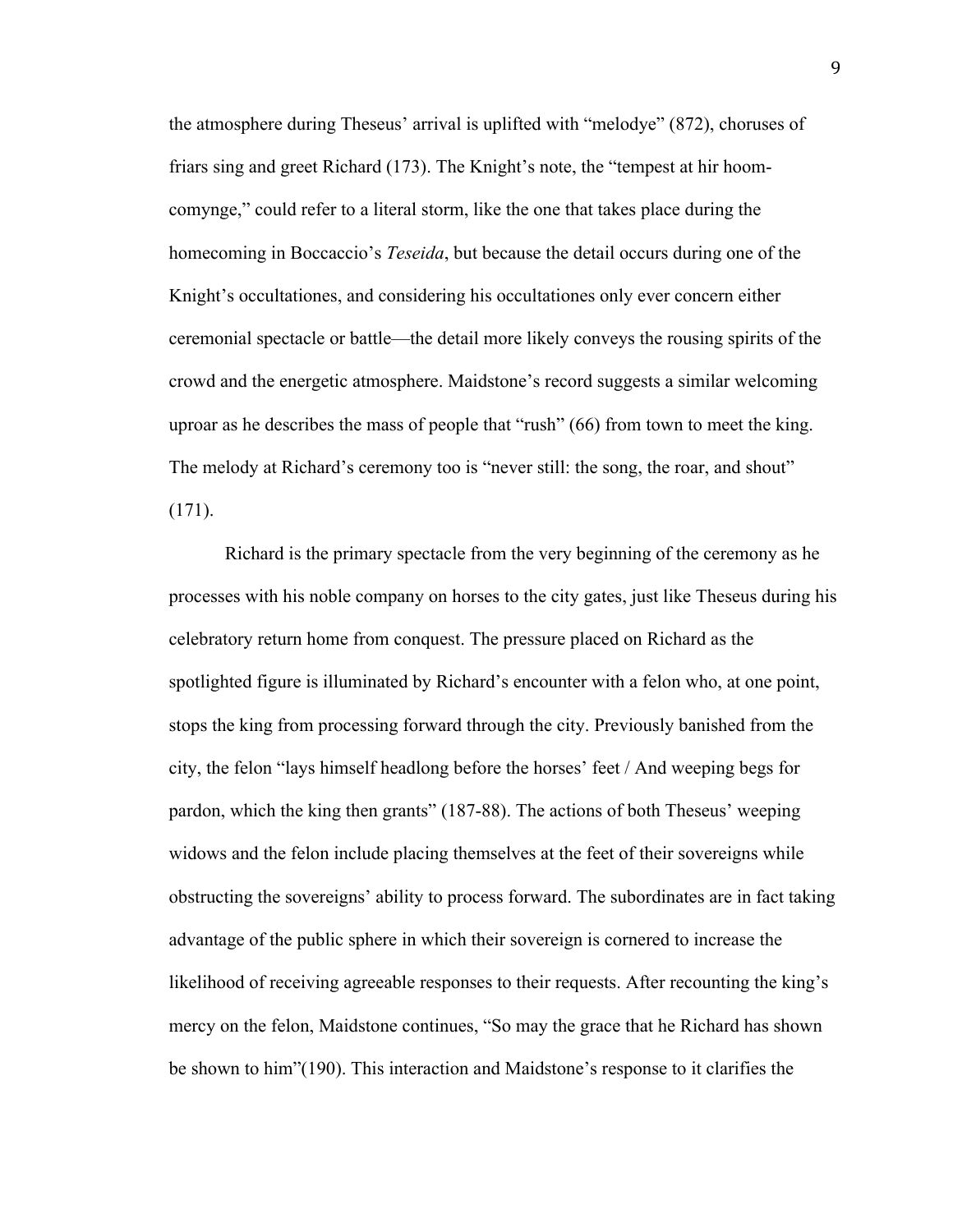pressure placed on the sovereign to act in a manner agreeable to his citizens' desires—for Richard's mercy upon the felon leads Maidstone to praise Richard himself. The crying widows offer Theseus the same challenge, or opportunity, to enhance his public performance by responding to them in a way that will please the spectating citizens, and upon pleasing them, Theseus's reputation will benefit. Theseus predicts the advancement of his reputation when he acclaims "He wolde doon so ferforthly his myght / Upon the tiraunt Creon hem to wreke / That al the peple of Grece sholde speke / How Creon was of Theseus yserved" (960-63). Theseus' actions are an exaggerated imitation of Richard's mercy. For, Theseus not only grants the widows mercy, but "doun from his courser sterte" (952) and "in his armes he hem alle up hente" (957). Furthermore, after declaring his oath to grant the widows' request, he dashes immediately off from his homecoming ceremony to fulfill that oath (965-66). Theseus' dashing off from his ceremony exaggerates farcically Richard's reverent performance—for no reader of Chaucer's could likely imagine producing such a costly and time-consuming ceremonial extravaganza for Richard only to have him turn around at the city gates for militaristic conquest instead.

As Richard approaches the city gates upon his horse the "noble companies pack close" (106) just like Theseus' "hoost in armes" (874) that ride close beside him. Georges Bataille's theoretical examination of sovereignty can be used to explain why both Theseus' and Richard's elitist groups strive to be physically close to their sovereigns during each ceremony. That is, the eminence radiating from the sovereign shines most brightly onto those nearest to him. Chaucer's detail about the "hoost in armes" (874) processing beside Theseus reflects Maidstone's record of the noble companies doing the same with Richard, and thus Chaucer captures the exchange of recognition that occurs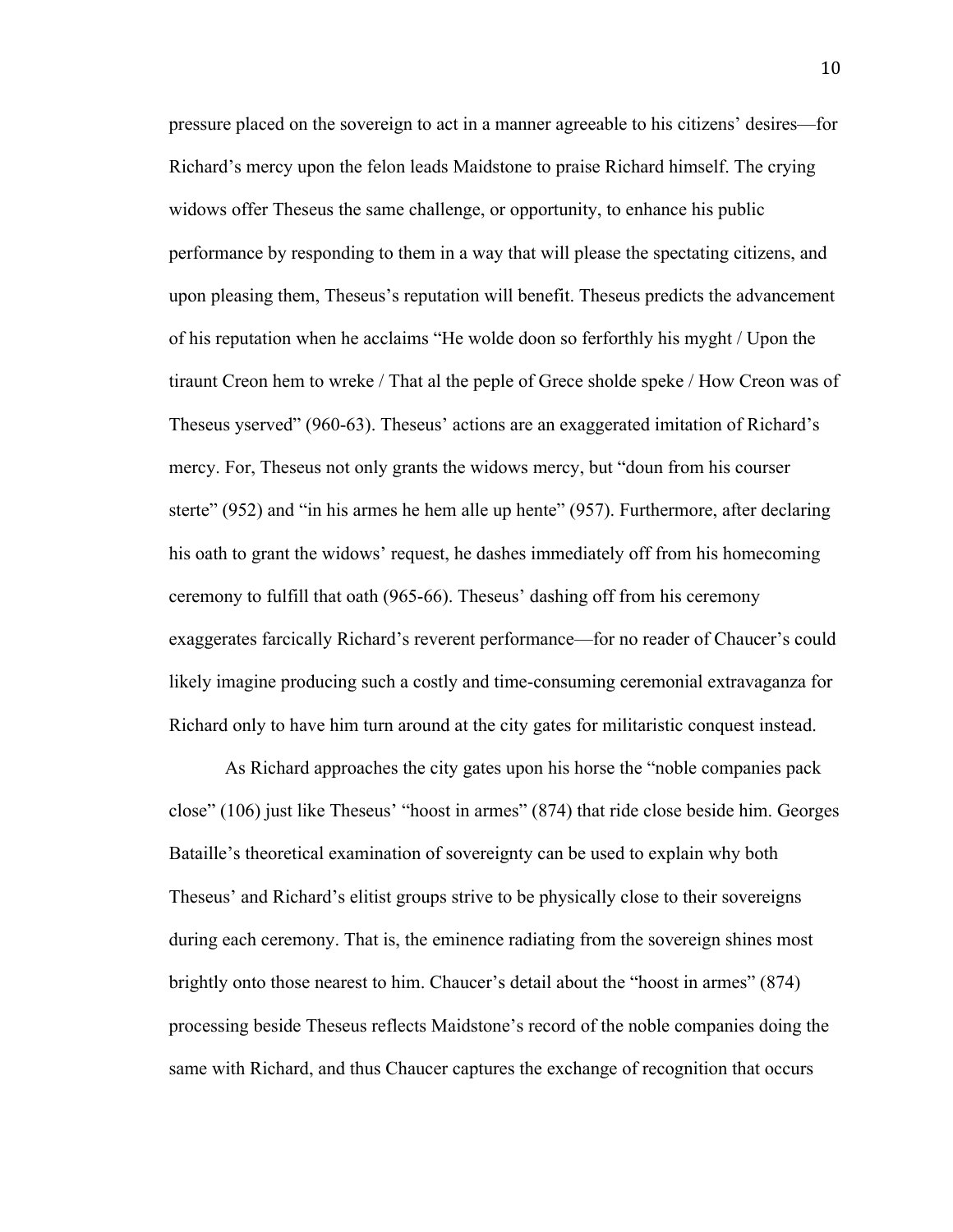between the sovereign and his closest aristocracy while making public appearances together. Bataille explains how the possibility of traditional sovereignty depends to a degree on this public spatial positioning:

Ordinarily, the royal splendor does not radiate in solitude. The multitude's recognition, without which the king is nothing, implies a *recognition* of the greatest men, of those who might aspire on their own account to the recognition of others. But the king, who would not have absolute magnificence if he was not recognized by the greatest of men, must recognize the latter as such. (248)

This performative strategy of on the part of the aristocracy to appear close to Richard during the processions works to secure the class' elitism as well as Richard's own authority. The close proximity of both groups to each other validates both degrees of authority. Constant stress on processional order by social rank in both Chaucer and Maidstone's portrayals of ceremony foregrounds the political, operational nature of the public ceremony. During Richard's ceremony, the warden directs citizens to "Let all the clergy of the church proceed in front, / every order bear their crosses held before. / Let every city guild be quite distinct" (49-51). The instructions demonstrate the order in which "London's alderman, of noble rank" (72) lead and every guild follows "behind the nobles" (79). Not only does the procession spatially signify status, but also through costume. Maidstone repeats this fact numerous times: "Their suit proclaims that each on is quite separate" (80); "From each unknown prisoners to beloved by all of Athens, with the shift occurring the moment one's suit of clothes, his craft was clear to see" (95); and lastly,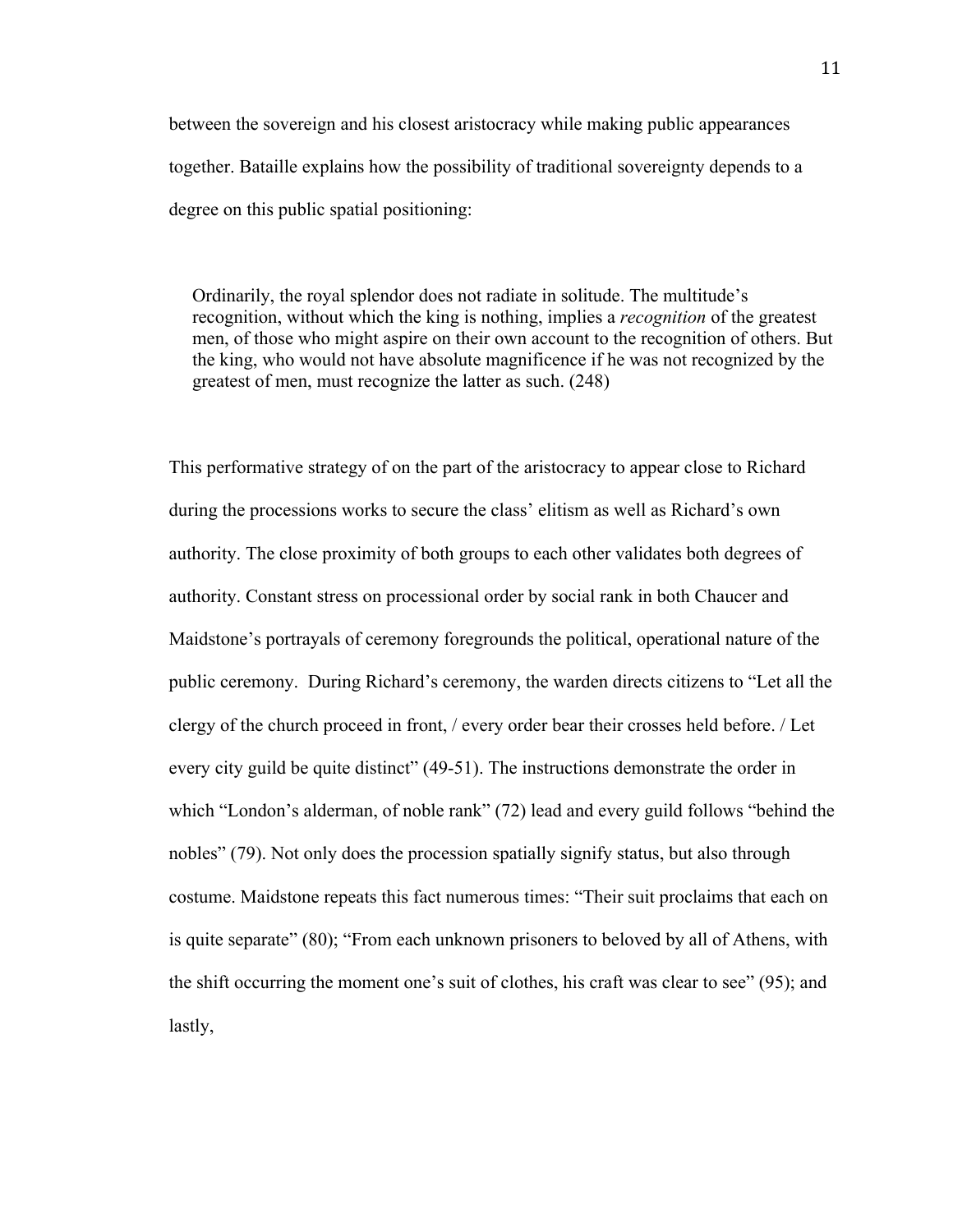They're dressed in robes of black, of purple, and of grey (Well dyed), of green and red and scarlet too, And bi-colored; the guilds are set apart by clothes And into companies as fitting to their trades. (164-67)

The costumes, with their colors and uniqueness, attribute a celebratory and honorary distinction to each guild, which overshadows the political agenda that benefits from the visibility of status. Maidstone echoes the positive fabrication of the political scheme in his claim that "They keep their proper place according to their state:/ Each one rejoices in its honor and rank" (162-3). Similarly, in *The Knight's Tale*, at Theseus' palace on the exciting morning of the tournament, "many a route" (2494) is ordered according to social status. Not only do lords upon horses (2495, 2501) then knights (2502) lead the procession, but the Knight offers five delines describing their regalia. The squires follow (2502), then horses themselves (2506), then armorers (2507). Closing the list are "Yemen on foote, and communes many oon" (2509). Just a few scenes later, Theseus and his closest begin leading the ordered procession to the arena. Theseus' closest company is socially ordered too: "Ful lik a lord this noble duc, gan ryde, / Thise two Thebans upon either syde, / And after rood the queene and Emelye. / And after that another compaignye / Of oon and oother, after hir degree" (2569-73). The time the Knight spends on recounting this order raises curiosity about Chaucer's reason for spending so many lines on the matter. Through such emphasis, both he and Maidstone call attention to the extreme value sovereignty places on visible signification of the social hierarchy; and the opportunity public ceremony creates for such dispalys of social order. Chaucer appears to mock the exchange of sovereignty between a sovereign and his closest (which vitally validates both parties' authority at all) when Arcite and Palamon rise from being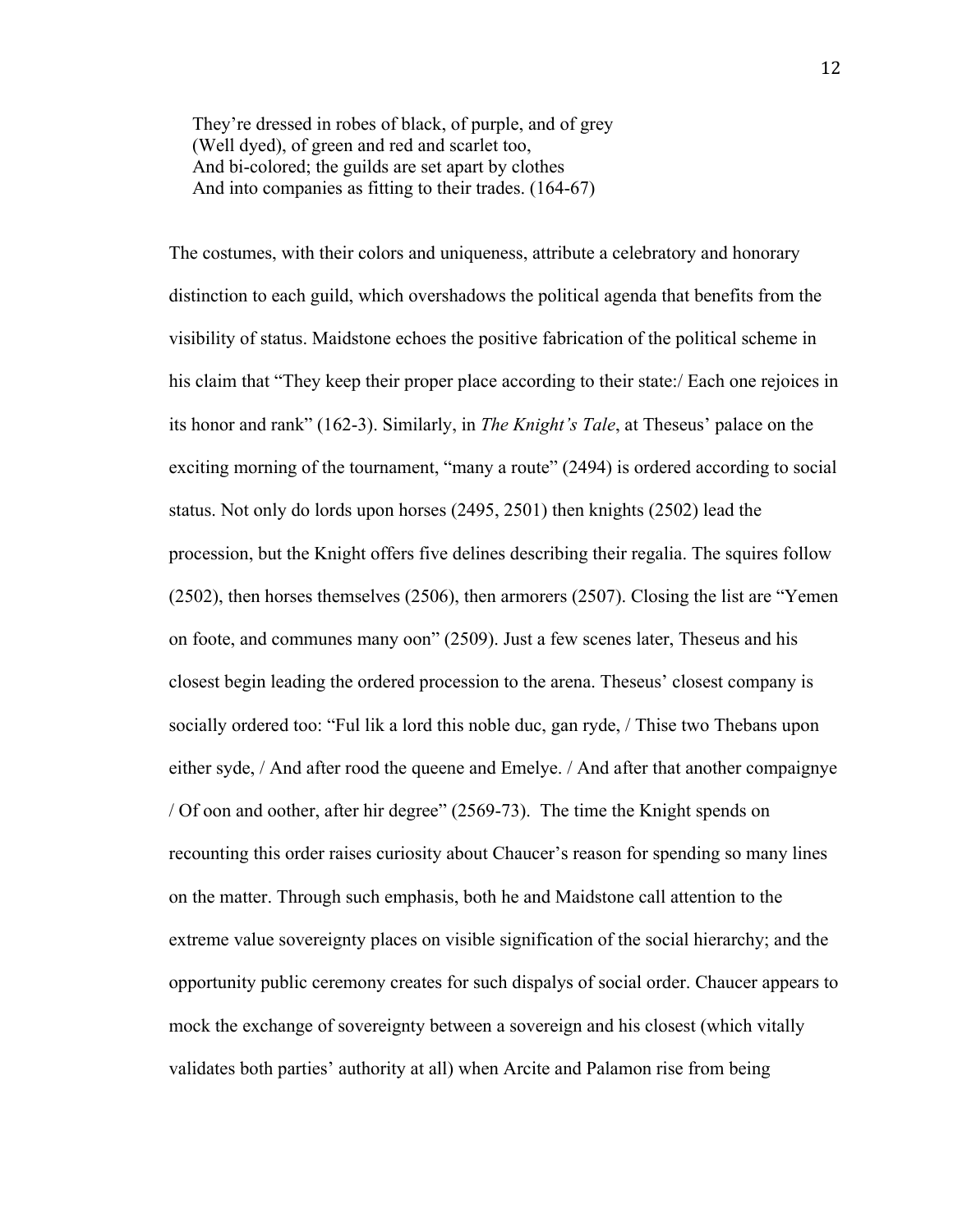unknown prisoners to beloved by all of Athens, with the shift occurring the moment Theseus claims them as his own knights and offers them his sponsorship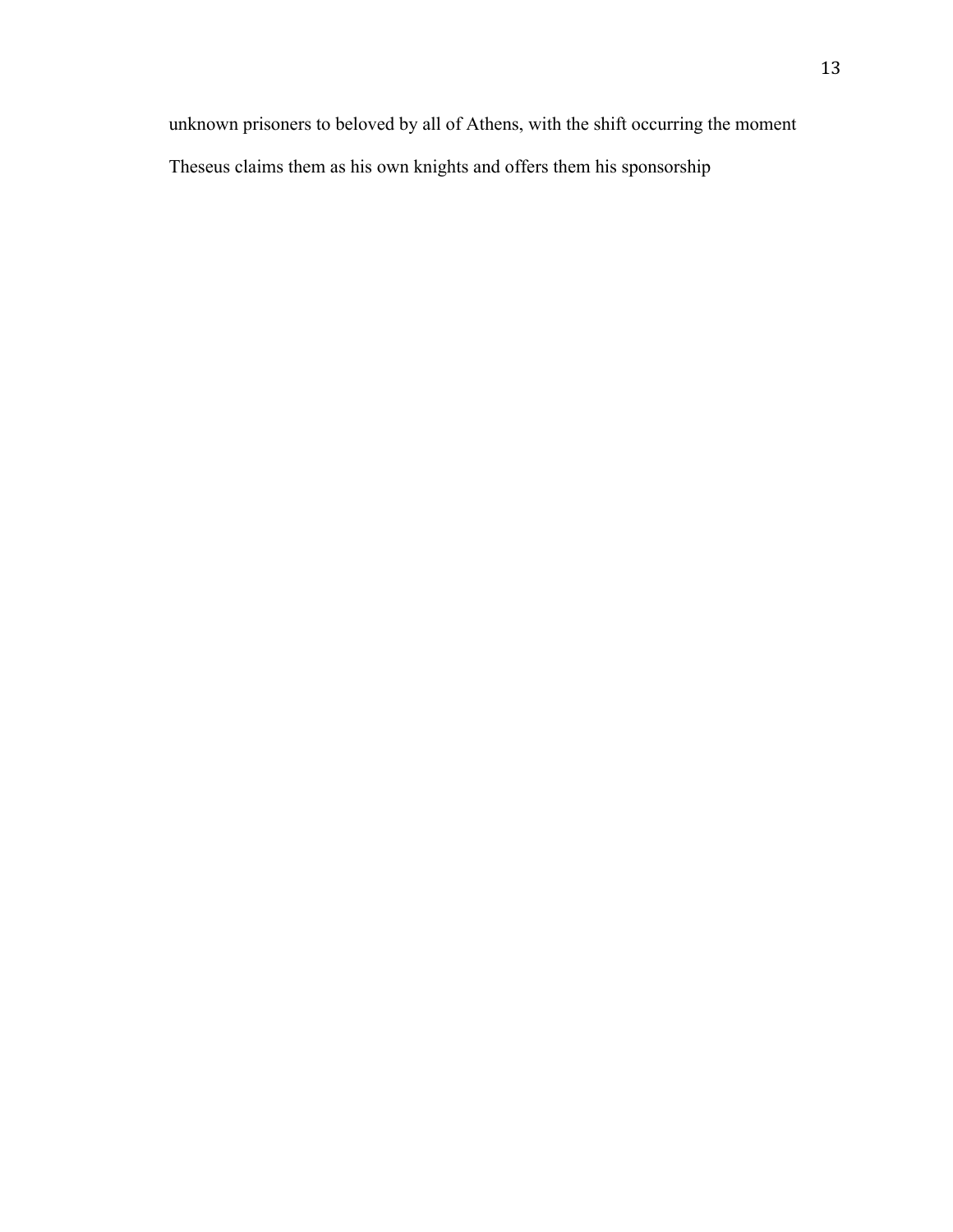## The Royal Entry Ceremony

Historically, the chronology of Chaucer's works, his career in the court, the dates of specific royal entry ceremonies, and the span of time in which the royal entry ceremony tradition was developing all support the likelihood that, in *The Knight's Tale*, Chaucer is specifically critiquing Richard's 1392 royal entry ceremony and London's compliance with it. Chaucer was already well established in service to the court when London hosted royal entry ceremonies for the coronations of Richard II (1377) and Anne of Bohemia (1382); consequently, scholarship today agrees that by 1380 Chaucer was likely to be constructing the tale of *Palamon and Arcite* (Cannon xxv*)*. Although the time frame in which Chaucer is considered to have worked on a bulk of *The Canterbury Tales* is 1386 to 1389, evidence exists that suggests his translation of *Palamon and Arcite* into the *The Knight's Tale* would have occurred more near in time to the 1392 reconciliation ceremony. That is, Chaucer likely gained his knowledge for the description of the lists in *The Knight's Tale* from his duties as clerk of the kings works, which he held for King Richard from 1389-1390; one such duty included the building of an arena for the 1390 Smithfield tournaments (Cannon xx). The Smithfield tournaments were indeed an international and diplomatic endeavor in an effort, on Richard's part, to keep up with his French royal compeers (Carlson 7). Theseus appears to achieve a similarly international and diplomatic expanse when he invites two hundred foreign knights to his tournament.

Chaucer lived during a rich, cultural development of the royal entry ceremony. While only a single pageant had graced the coronation ceremonies of Richard and Anne, London executed an unprecedented series of four pageants for the reconciliation ceremony, and as Kipling observes, "Before the close of the fourteenth century,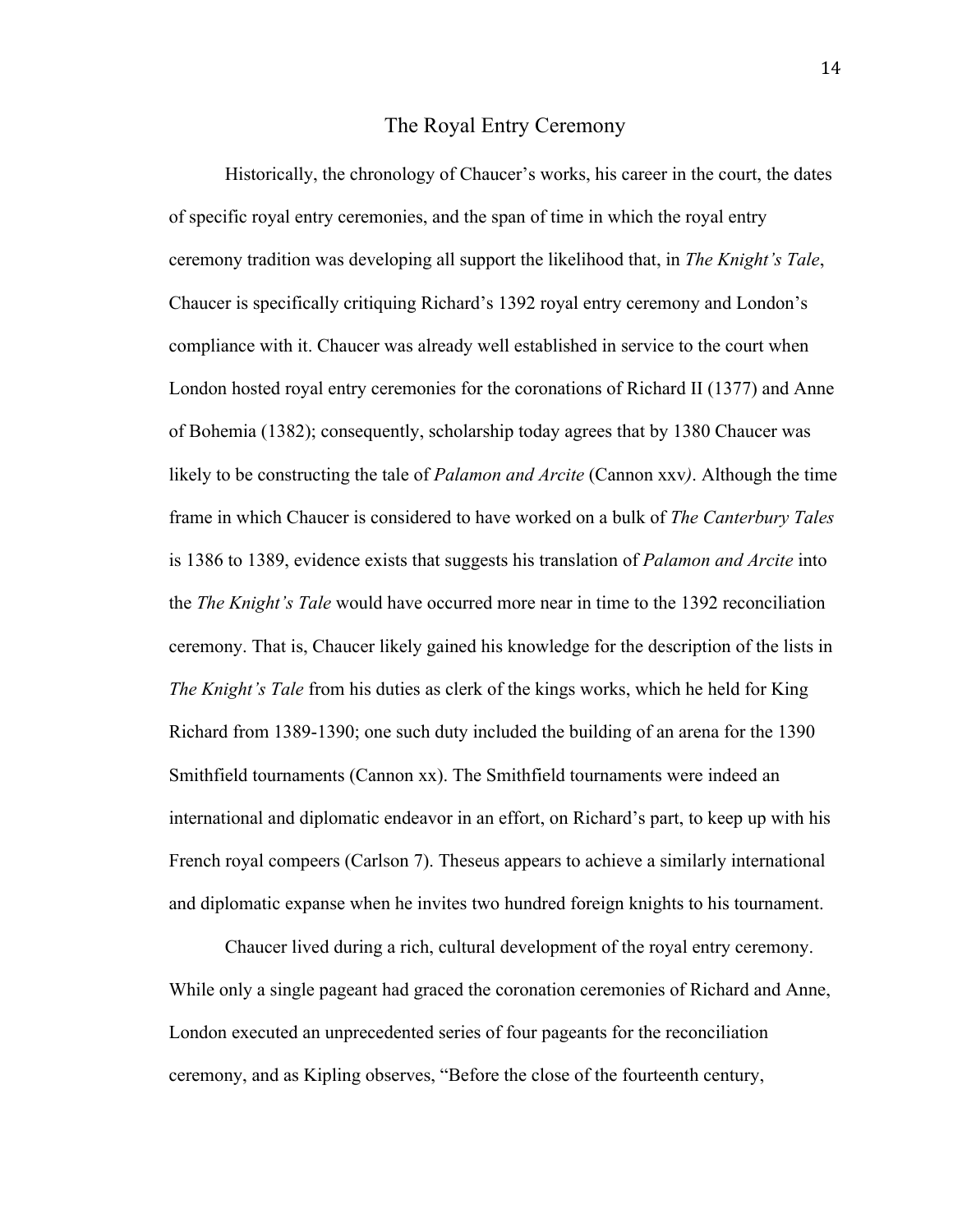successive king and queens of England and of France are enjoying civic triumphs containing as many as ten pageants enacted by dozens of actors" (6). According to Kipling, the royal entry ceremony, also called a civic triumph, was an embellished ceremonial welcome of a sovereign into a city that included the decoration of the city streets, raised voices, singers and musicians, a procession of the sovereign throughout the city, and eventually pageants complete with technical sets, costumed actors, and props. Late medieval culture adapted the civic triumph from Roman antiquity, but by Chaucer's time it's purpose and design had evolved from its classical origin. Glynne Wickham has distinguished that while the idea behind the Roman civic triumph was military victory, the basis of the medieval Christian European triumph was the acknowledgment that the particular ruler in the cities' midst is the sole representative chosen by God to act on His behalf as an arbiter of His justice. The ceremonial procession throughout the streets of the capital, as well as the pageants, are a means of extending "to a wider range of subjects than those privileged to attend the coronation service in the Cathedral" an acclamation of the king's anointment as well as the belief in divine right itself (Kipling 8). During the royal entry ceremony, theocratic ideology would be manifested by theatrical activity that could be experienced. Chaucer and Maidstone's texts demonstrate this concrete, sensorial manifestation of the theocratic thesis and the sovereign's fulfillment of it through technologies of public ceremony. One example includes the technical sets that recall theatrical stage construction. London presents Richard with a series of these pageant sets that ground Richard's authority in divine providence. For instance, Maidstone describes a "castle" (276) built in the central square, the "total structure and its tower hung from ropes . . . suspended in the air" (276-7). The castle is conceptually associated with heaven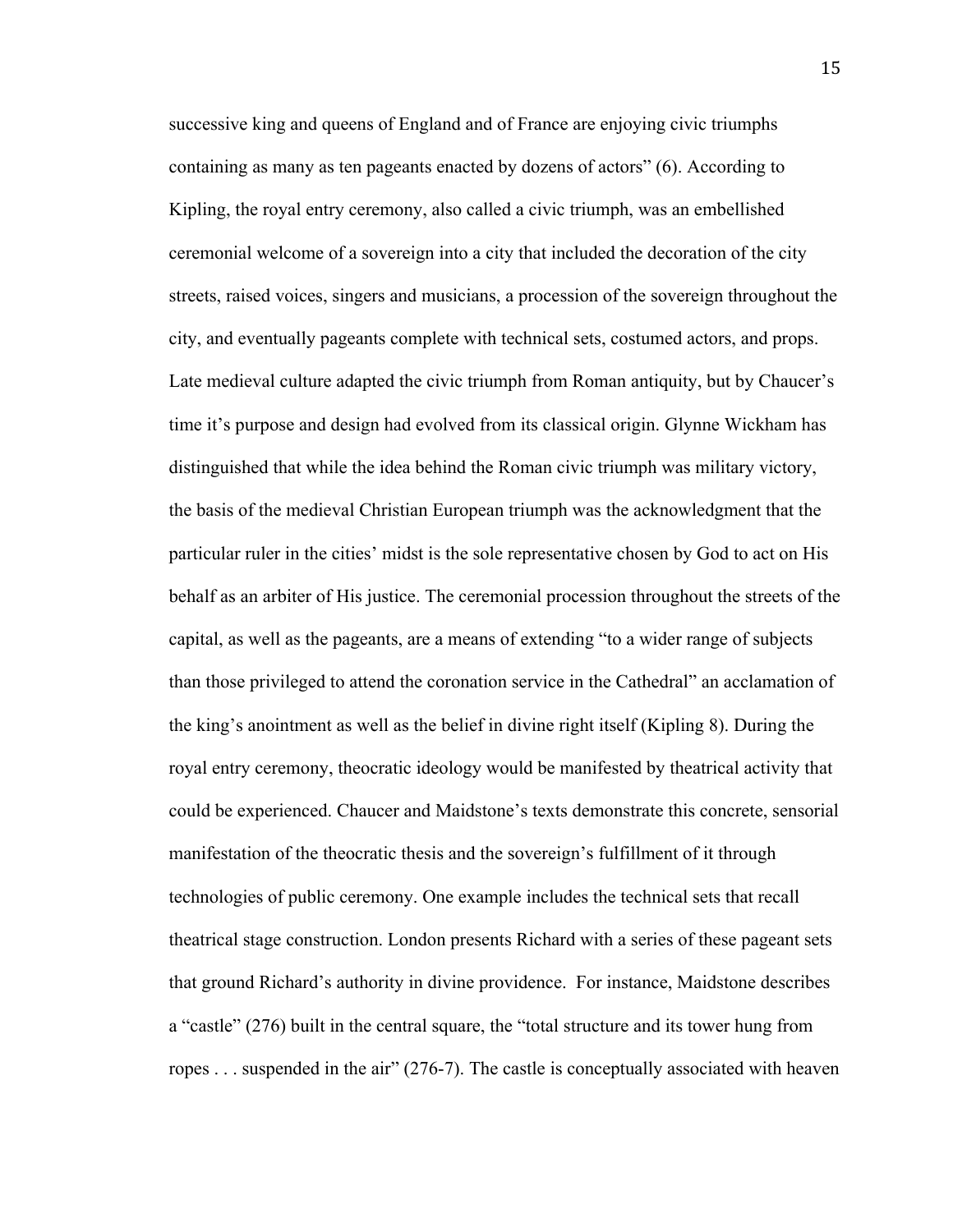by way of the young boy and girl costumed as angels standing within the tower. The children can be seen as representations of Richard and Anne. The dramatic action of the children's descent from the tower "enwrapped in clouds"—literally, as Maidstone explains there were no ladder or steps (286)—dramatizes Richard and Anne's divine origins or angelic guardianship over them. The children use props, a cup full of wine and two crowns, to develop the metaphor upon which the divine right is founded (Richard as Christ). The children present the gifts to Richard and Anne while the warden beseeches Richard to take the gifts that "would not be right for others" (307). The warden's line singles out Richard as the *one* who has been divinely chosen for kingship. This theatrical pageant communicates clearly the close relationship between God and the sovereign. The young angel actors illustrate Richard and Anne's angelic nature or the angelic protection they possess. The angels' placement physically higher in the pageant than any one else in the ceremony signifies Richard's higher spiritual authority and therefore political power. The mechanical clouds connect Richard's transitions between heaven and earth with Christ's ascension. Just as stained glass windows had been used as tools for teaching the life of Christ and the saints, this public ceremony teaches in a similarly visual, but also experiential way, about theocratic law. During this pageant, spectating citizens witness first-hand the divinity of their sovereign. During another pageant, in which the city gate is designed to resemble a desert landscape including "every kind of beast" (359), an actor costumed as John the Baptist points his finger at Richard and calls out, "Look, the Lamb of God" (372); at which point the spectating citizens ought to experience the same recognition of their sovereign. Most significantly, the procession of Richard "throughout the city at a gentle pace" (261) re-enacts Christ's procession to his crucifixion; therefore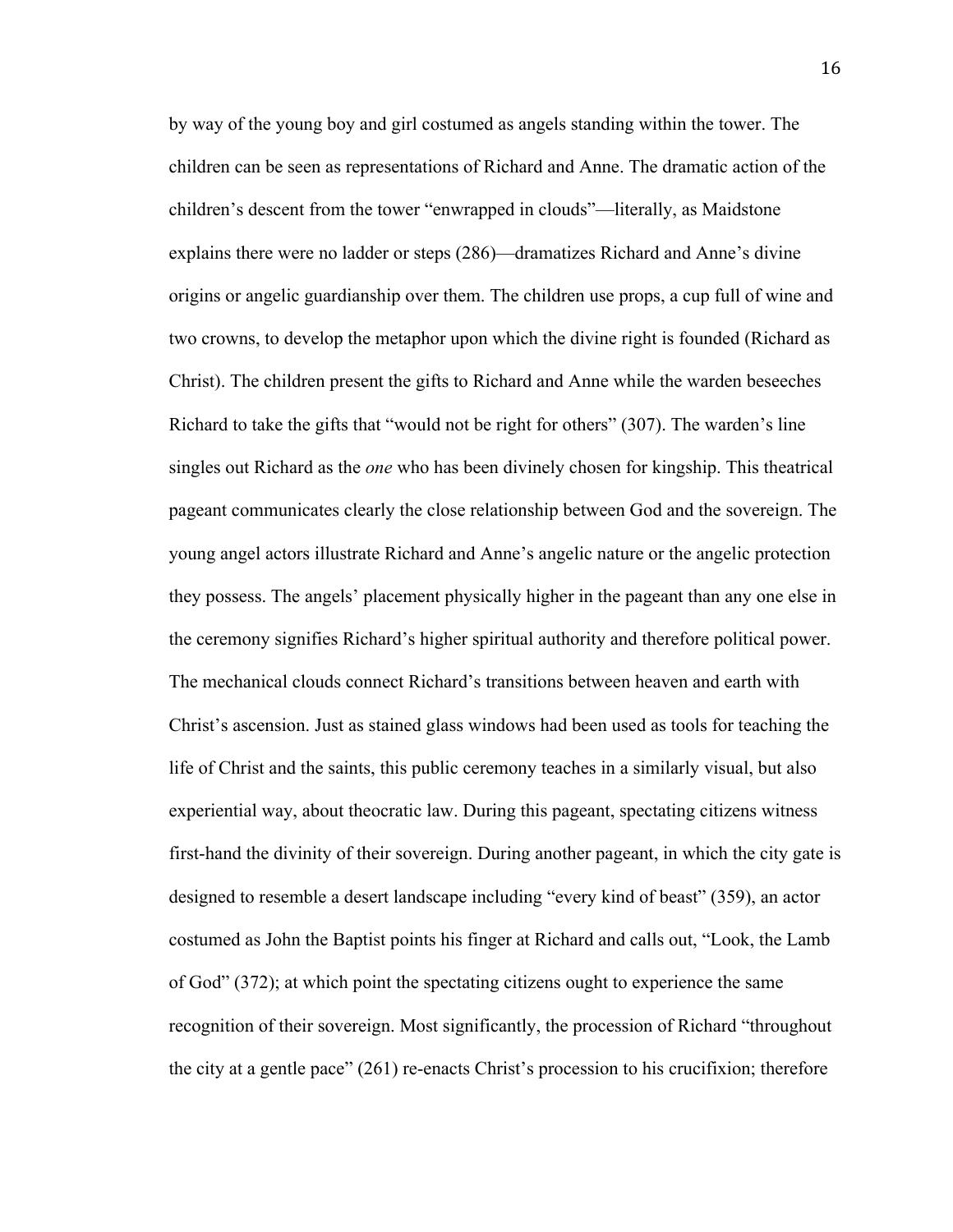encouraging all witnesses to experience Richard's Passion for London. Other theatrical elements enhance the experience of Richard's divine appointment, such as the "choruses of friars" (173), "choirs of angels" (321), and the "finery" (57) of each city square, by creating a celestial atmosphere within the city; citizens are persuaded to welcome Richard as heaven would welcome Christ, and therefore to experience Richard's body as a political temple of Christ's authority.

*The Knight's Tale* contains similar sensorial manifestations of Theseus' power, but Chaucer authorizes Theseus' political power with militaristic prowess rather than the spiritual superiority that authorizes Richard. In other words, theatrical displays externalize Theseus' military dictatorship just as they externalized Richard's theocracy. All three ceremonies present in the first one-thousand lines of *The Knight's Tale* are related to militarism: Theseus' homecoming from a victorious conquest in Femenye, his marriage to the Queen of the Amazons whom he conquered, and a funeral ceremony honoring fallen warriors. All of the ceremonies in the rest of the tale are similarly related to militarism: the tournament between Palamon and Arcite as well as the funeral procession honoring Arcite's knighthood. For the tournament, Theseus opens his city gates to hundreds of foreigners and puts them to pre-tournament competitions involving "What ladyes fairest been or best daunsynge, / Or which of hem kan dauncen best and synge, / Ne who moost felyngly speketh of love" (2201-03). The pre-game competitions are just one instance in which competition is stressed. The competitions also included who could speak most feelingly of "What haukes sitten on the perche above, / What houndes liggen on the floor adoun—" (2204-05). Here, the imagery of looming predators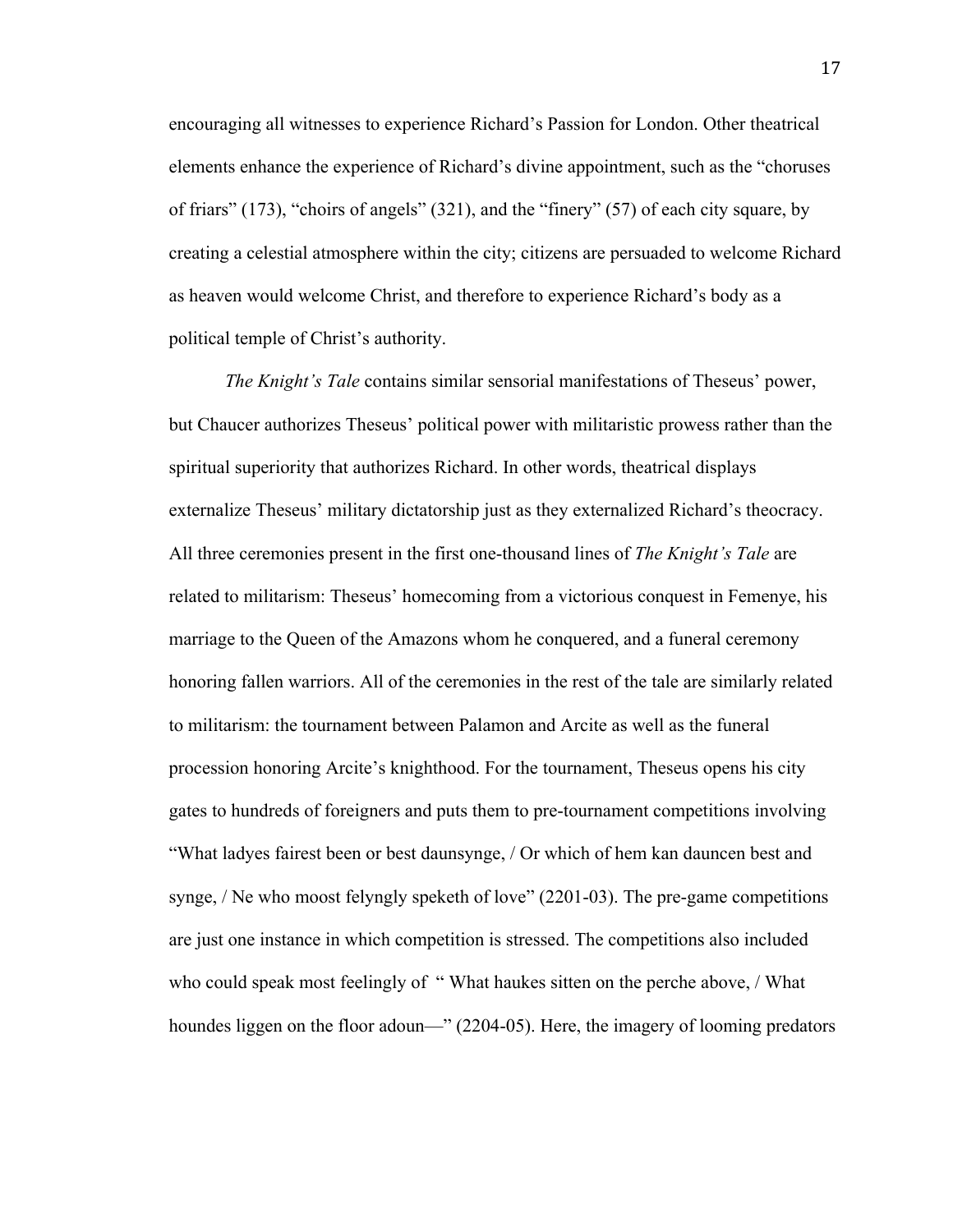increases the competitive atmosphere Theseus' guests, his noble company, and his host of knights must have been experiencing, or mainly that the reader ought to experience.

Militaristic rule in *The Knight's Tale* manifests also in costume and props, which the Knight spends sixty-four lines describing. Lycurgus, king of Thrace, rolls along in a chariot of gold (2138) with four white bulls (2139) and wears a coal black bearskin with bright, golden claws (2141-41) in place of a coat of arms. His head is helmeted with a golden wreath (2146) decorated with many bright, precious stones (2147), and around him trail more than twenty white wolfhounds (2148) collared in gold (2152). Emetrius the Great, king of India, is similarly costumed and equipped with props, all which externalize his militaristic power. Upon witnessing these concrete materials, spectators can comprehend the militarism by which these men rule. Their physical appearance manifests their militaristic ideology. This is true also for the temple Theseus builds for Mars and places within the arena. The temple is so grand and so meaningful to the Knight that he spends seventy-six lines describing it; this is thirty-eight lines more than he spends describing Venus' temple and fifty lines more than he spends describing Diane's temple. Nevertheless, all one-hundred and thirty four lines are description of pure sovereign expenditure. These lines do not include the thirty-six lines the knight spends describing the statues of the three deities, for they are impressive manifestations of sovereignty in and of themselves. Nevertheless, as the Knight describes the concrete, artistic displays in Mars' temple, he expresses personal comprehension of militaristic power through the sensorial material. For example: "the entree/ Was long and steit, and gastly for to see" (1983-84); "Ther saugh I . . . The open werre, with woundes all bibledde; / Contek, with blody knyf and sharp manace" (1995-2002); and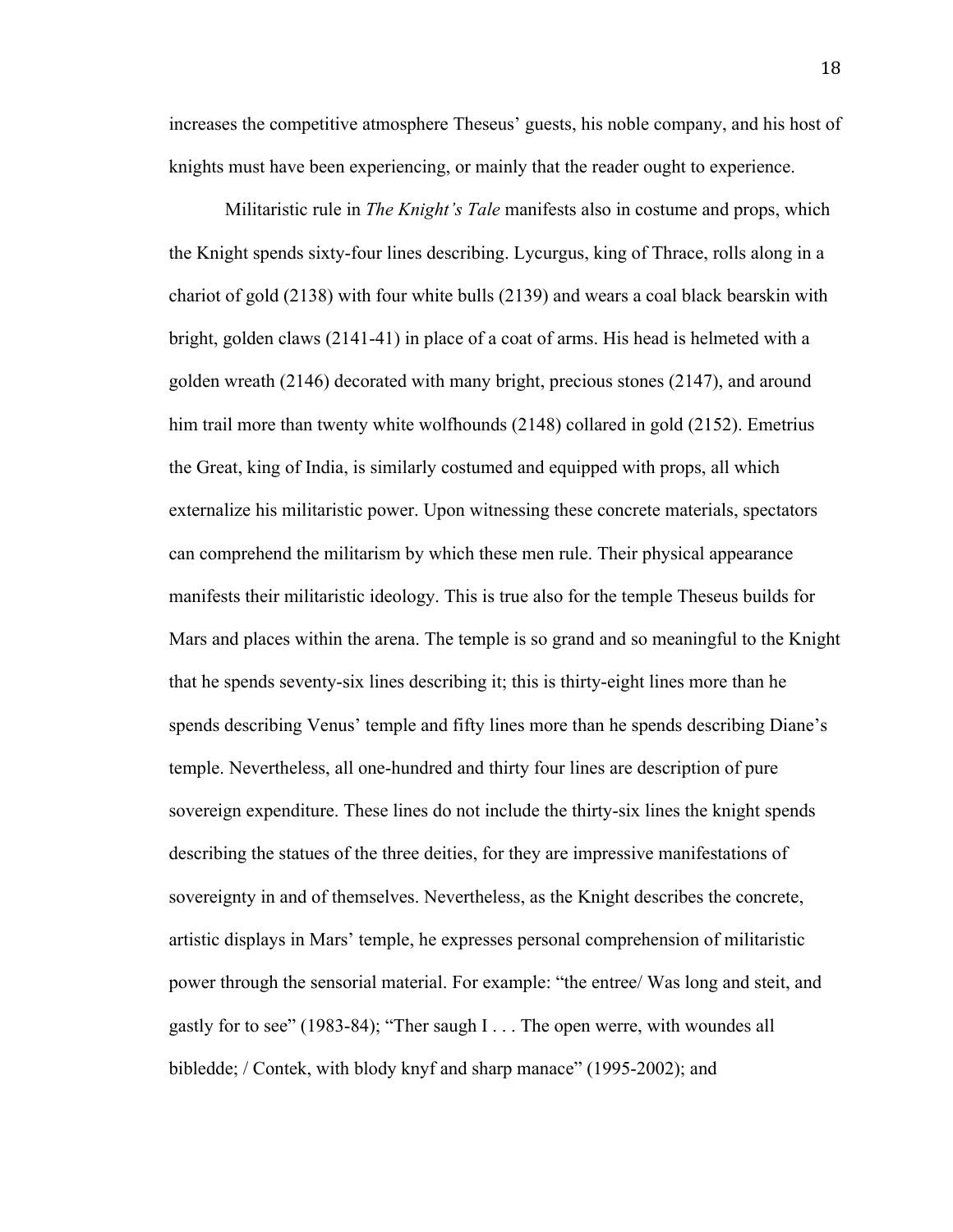There were also Martes divisioun, The barbour, and the bocher, and the smyth, That forget sharpe swerdes on his styth. And al above, depeynted in a tour, Saugh I Conquest, sittynge in greet honour, With the sharpe swerd over his heed. (2024-29)

These images appear on a mural in Mars temple, but provide the same visual and emotional stimulation that the three-dimensional pageants in Richard's ceremony do. The arena itself may be considered like the stage displays that London creates for Richard. Indeed, Chaucer even refers to it as a "theatre" (1885). The grandeur of the arena which stands sixty rows above the ground (1890) and measures one full mile around (1887), in which mortal bloodshed is expected to occur, offers a similar sensorial experience of Theseus' militaristic rule.

Bataille's examination of sovereignty offers another lens through which to understand this sensorial manifestation of theocratic ideology and thus, the power of the ceremony as a medium of political communication. These displays identify the sovereign because he is the sole individual for whom the displays are produced. He is the recipient of the fruit of all workers' labor. Therefore, the external displays featured in the ceremonies distinguish the sovereign from the servile in economic terms; the servile being the one who works, out of necessity for the future, while the sovereign lives beyond utility, in the present moment rather than in consideration of duration (Bataille 198). The sovereign does not labor but "consumes rather the product of the others' labor" (ibid. 240-41). In other words, the ceremony itself can be understood in terms of the economic relations in which it is grounded: the ceremonial grandeur is funded and produced by the laboring city—it is itself a massive endeavor of labor—for the sake of a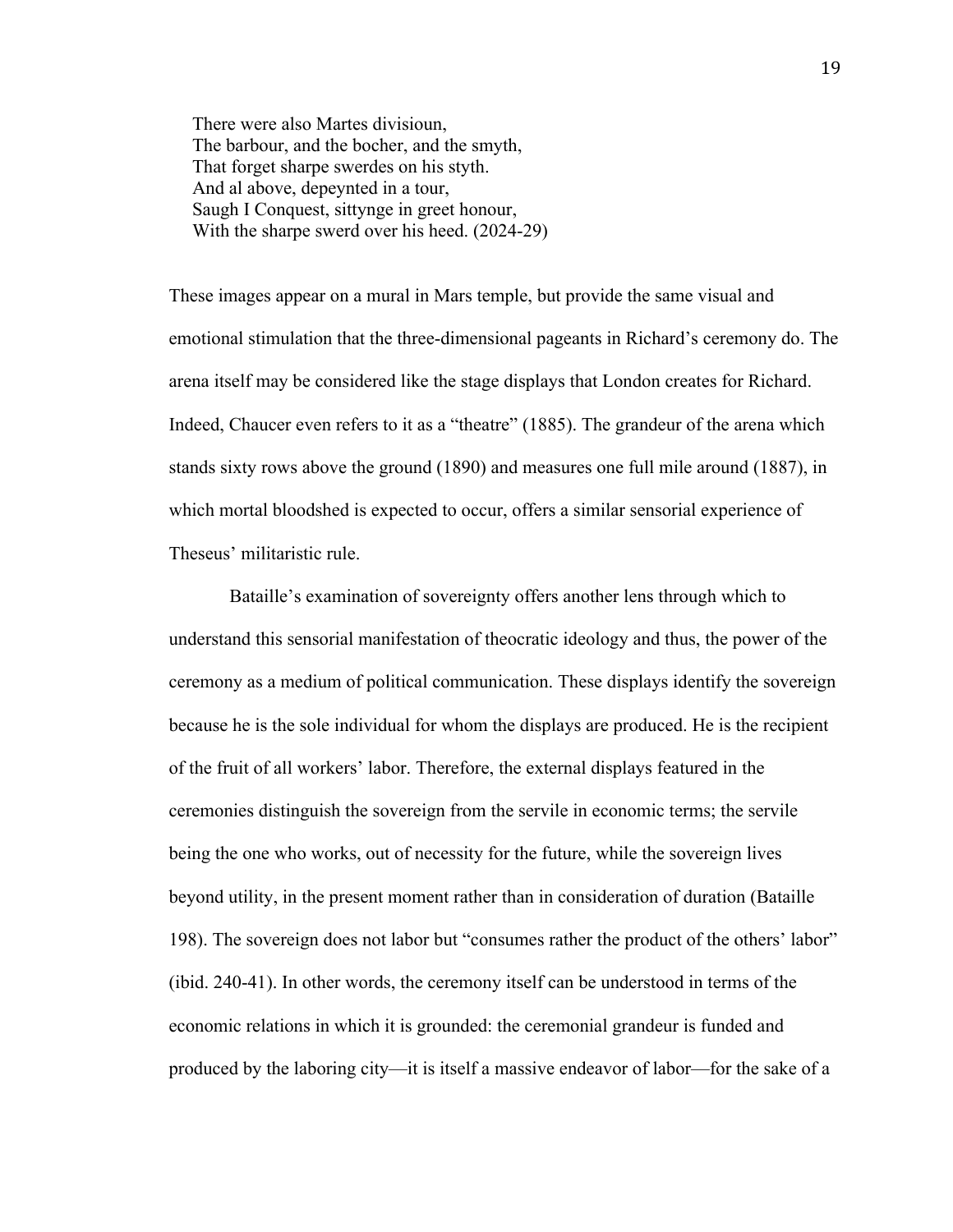sovereign experience for the sovereign, that is, an experience of unlimitedness for Richard. Bataille suggests that on the miraculous appearance of a king, man recognizes the king as the one individual who is "relieved of the heaviness that the world of utility imposes on us, of the tasks in which the world of objects mires down on us" (243), for, the appearance of a sovereign in a miraculous moment, like the moment of the ceremony produced by London, "is the ocean into which the streams of labor disappear . . . The sovereign spends festively for himself and for others alike that which the labor of all has accumulated" (240-41). The ceremony therefore communicates sovereignty by way of the economic relations involved in the ceremony itself. Thus, by way of these displays of sovereign expenditure, these economic relations manifest in the ceremony. Spectators, therefore, can have simultaneously, an economic experience, as well as a sensorial experience of sovereignty during a royal ceremony like that of Richard's and Theseus'.

The wealth in the 1392 ceremony is produced by London for Richard, exhibiting the economic underpinnings of the political hierarchy under a sovereign as Bataille describes. The displays function as political strategies for communicating the authority of Richard himself; for, the costly welcome is evidence of the cities' submission to the threatening expectations Richard imposes upon London; evidence of Richard's escape from the world of utility as divine appointment permits him to sop the surplus, and more, of his people's labor, to fund his own lifelong experience of sovereign, sacred, miraculous, limitlessness. The 1392 royal entry ceremony hosted by London for Richard emerged as a consequence of the constant conflict between the corporate body of the city of London and Richard, also known as the Metropolitan Crisis of 1392. Richard excessively requested loans from corporate funds for personal spending. When civic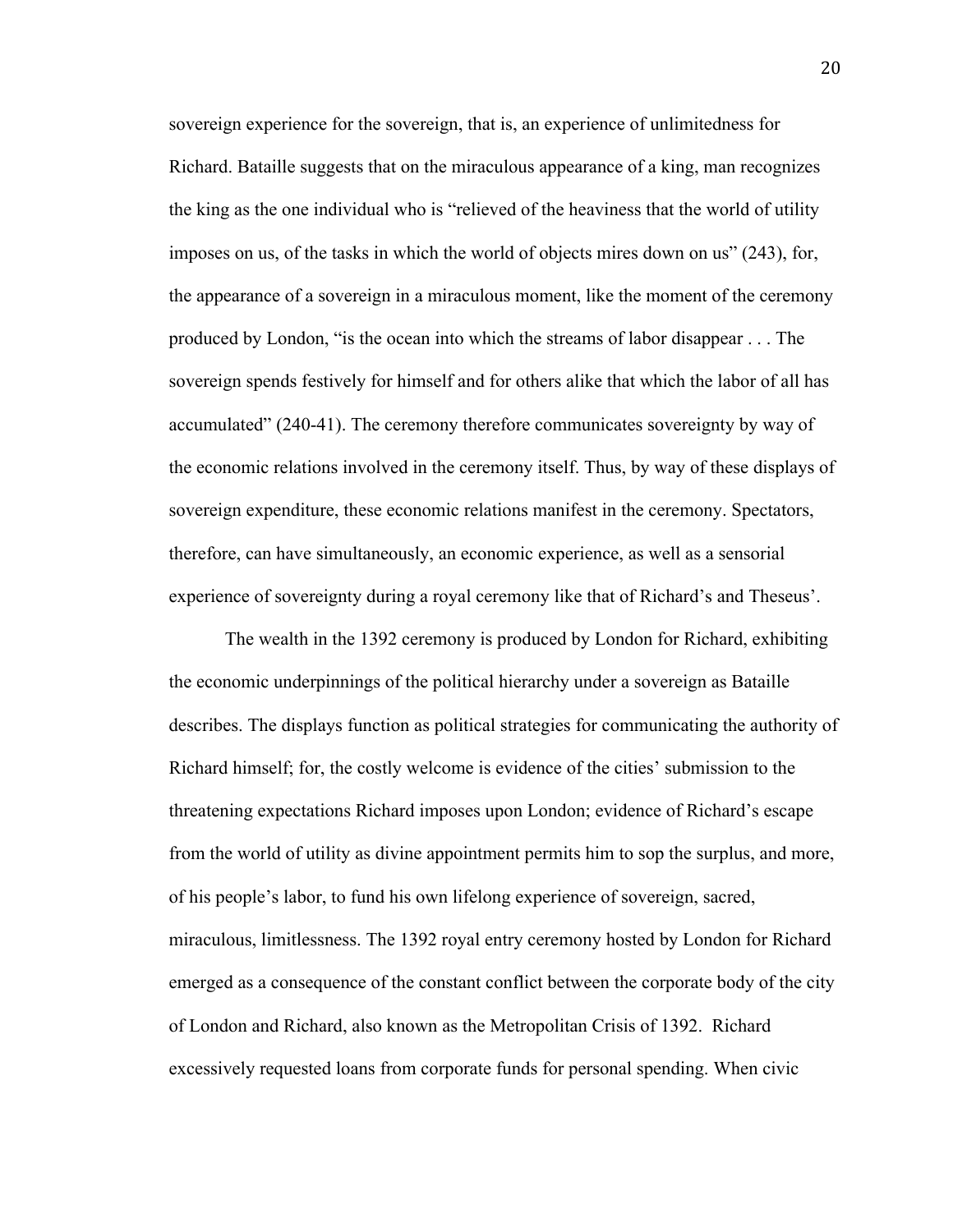merchants hesitated to yield to yet another request in 1391, Richard forced the city to submit and pay him off lavishly. Richard had imprisoned all city-elected officials, began moving all government business from London to York, fined the city 100,000 pounds, and immediately seized the city's entire income for the payment of that fine which Richard also dispensed for personal luxury. After reaching the city gate and receiving from the warden the city's keys and sword (148), Richard gives a slight acknowledgment of London's efforts to attain his forgiveness "The fine display you've shown is pleasing to me" (151), but he closes with a threatening reminder that he expects to be praised as the city would praise Christ himself: "But next I plan to see what London's doing now, / And if my people know how to accept their king" (151-53). Indeed, Richard expects complete submission of all the wealth the city can afford for the sake of providing himself with a worthy compilation of sovereign moments.

Lavish gifts bestowed to Richard that evince his sovereignty include two horses with purple and white cloths, crowns "finely fashioned out of gleaming brand new gold" (292), and two tablets of which "the cheapest material was gold" (387) and which were "finely dressed with gems" (388). Queen Anne's dress "which is overstrewn with gems" (124) provides the most persuasive evidence that Richard himself is aware of wealth as a signification of authority—he must appear richer than any other individual present to be perceived as the most powerful individual present. Maidstone is overcome with awe for Anne's dress as he continues, "From head to toe; there's nothing visible but gems!" As he elaborates even further, he foregrounds the impact of the material as spectacle: "Her head is overspread with every precious stone. / What shines upon her face and gleams upon her ears / Assaults the viewer's gaze, and leaves it wanting more" (124-29). The verb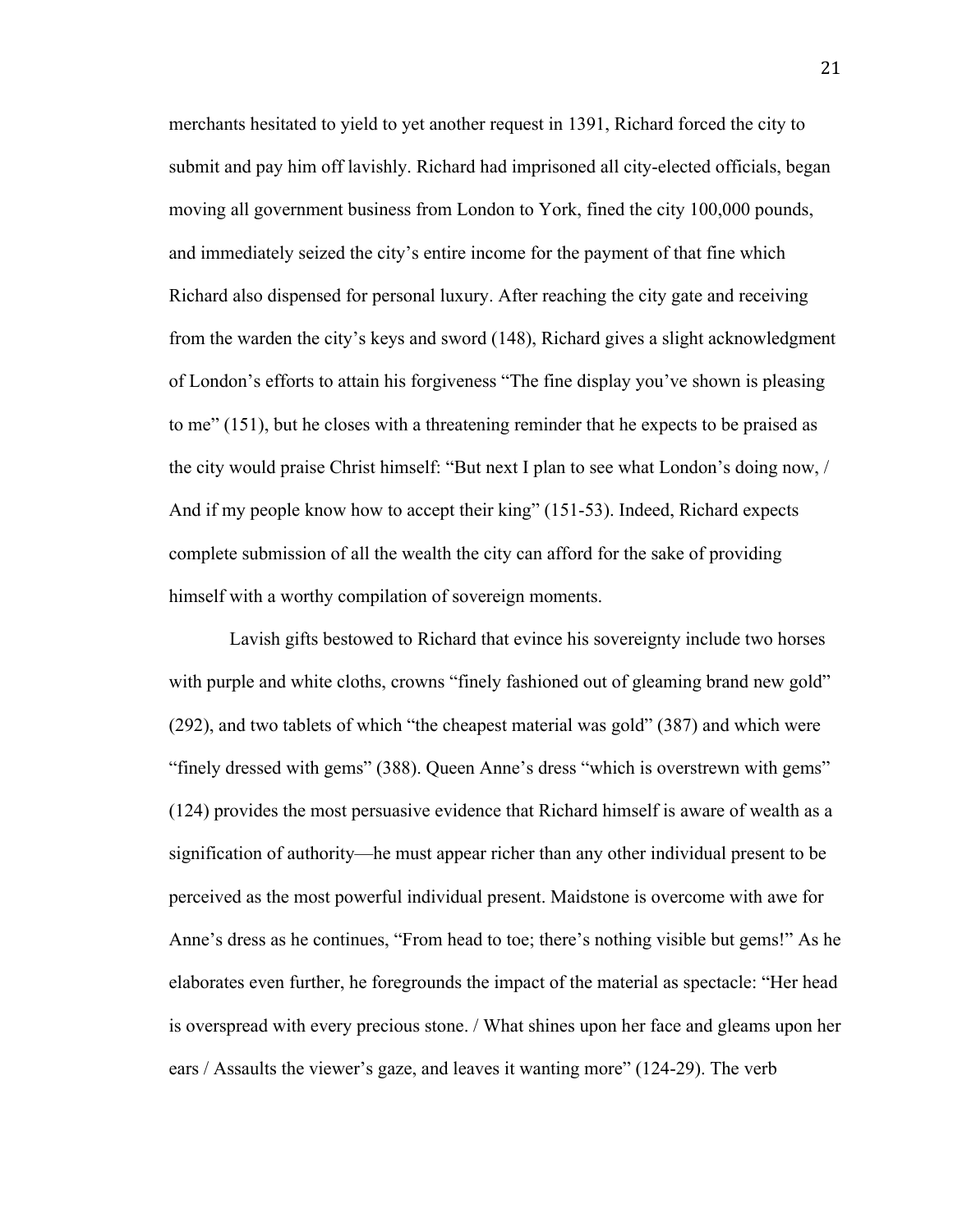*assaults* may register to readers as violent, and that her materials leave the viewer wanting more, registers as a tease or torture—both phrases therefore emphasize the gap in wealth between Anne and the viewer: she is so rich it could pain the poor masses to realize it. All of this excessive wealth attributed to Richard does not contradict his epiphany as Christ because he is imitating Christ coming in glory. London chooses this specific dramatization of Christ in order to please Richard and regain its liberties. Richard's willful acceptance of this role that the ceremony thrusts" (Kipling 43) upon him, is in fulfillment of the spiritual exercise of *imtatio Christi.*

Originating in the example set by saints like Francis of Assisi, the practice of *imitatio christi*, or uniting oneself most intimately with Christ through imitation, was growing in popularity during the fourteenth century alongside the customized development of dramatic pageantry in civic triumphs (Kipling 6). Because Richard's entry into London was dramatized as Christs' *adventus* into the New Jerusalem, Richard's participation in the ceremony was considered an imitation of the Savior. In addition to providing an experience of theocracy, the pageant spectacles also express a meaningful narrative that casts Richard into the role of Christ and London into the role of a New Jerusalem. The narrative unfolds as a social drama as the ceremony progresses. Pageant spectacles were all intricately coordinated, rather than solely evidence of an "infantile fascination with fripperies" (Carlson 7) designed merely to flatter the vanity of the king. The underlying social drama expressed through pageantry in the royal entry ceremony was most commonly the biblically- based *adventus* narrative. Kipling explains that the *adventus* narrative becomes the foundational informing idea within the royal entry ceremony because the liturgy had first envisioned Christ's First and Second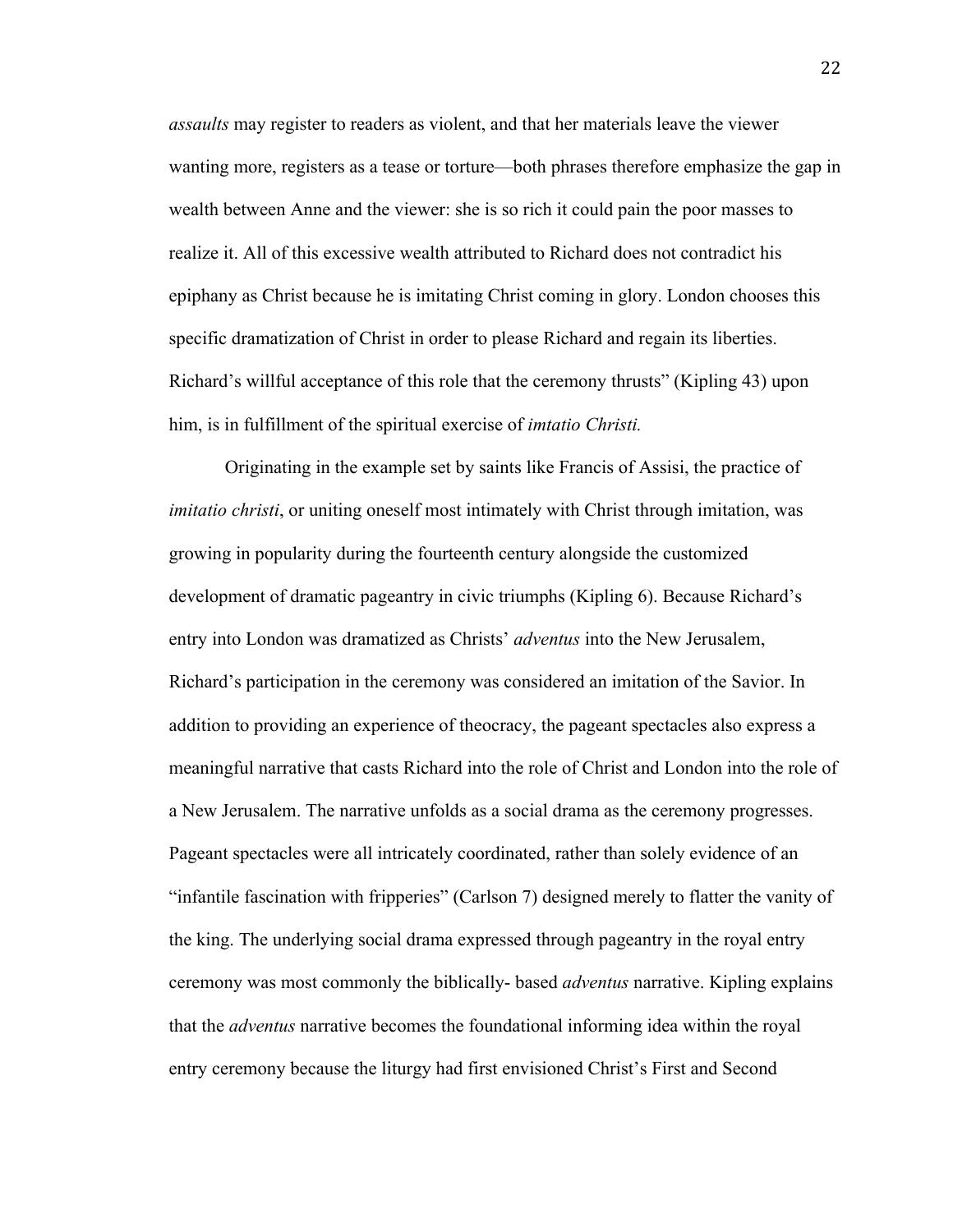comings into the world as the coming of a king into a city. This verbal metaphor manifests in visual imagery based upon St. John's Apocalyptic description of the New Jerusalem:

And I John saw the holy city, the new Jerusalem, coming down out of heaven from God, prepared as a bridge adorned for her husband. And I heard a great voice from the throne saying: Behold, the tabernacle of God with men, and he will dwell with them. And they shall be his people; and God himself with them shall be their God. (Apoc. 21:2-3)

The passage explains the biblical basis for the London's celestial decorations as it embodies the role of the New Jerusalem, and it also explicates further the fictionalized relationship between the theocratic sovereign and his people within the royal entry ceremony, which veils the economic reality that is less desirable to the lower classes: in imitation of Christ, the king enters into his people's *hearts* at the same time he enters into the physical city. Thus, Maidstone's portrayal of Richard as a type of Christ entering a celestial London—and London as morally at fault for hesitating to loan Richard more money and thus in need of forgiveness from her king, her "spouse" and "lord" (21)— is not a narrative of Maidstone's personal creativity but in fact the narrative and idealized political relationship the ceremony itself purported as reality. While the theatrical pageants, as sensorial experiences, serve to manifest the precept of divine right, they also function as symbolic imitations of Christ's *adventus* whereby Richard fills the role of Christ. The warden's use of the word "behold" in his first address to Richard signifies Richard's Christ-like entry into human hearts; "a spiritual *adventus* into a Jerusalem of the soul" (Kipling 26). At the city gates, the warden implores Richard: "Behold: your humble citizens, beneath your feet " (138). With behold, the warden is entreating Richard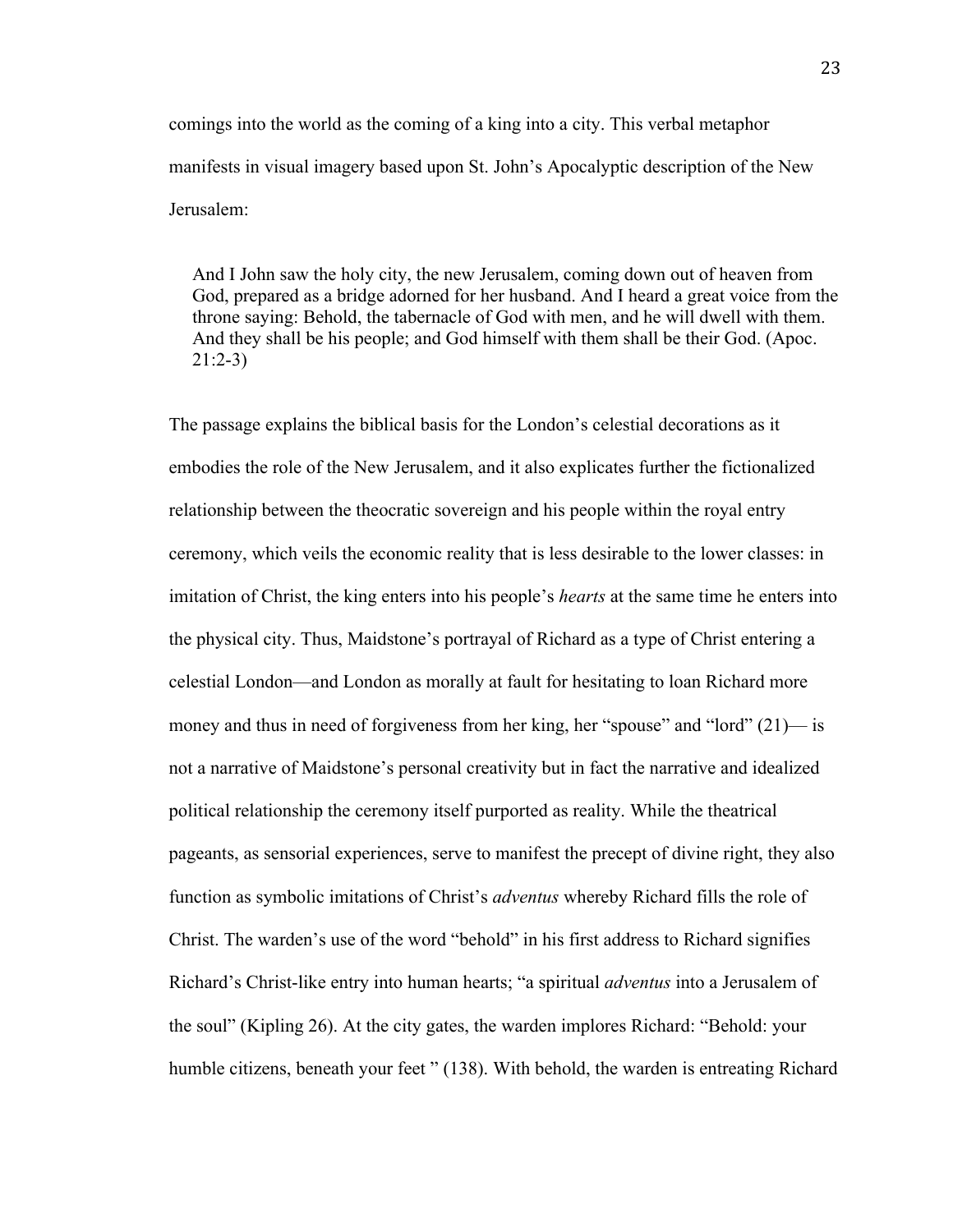to embrace the city in his heart while he takes the sight of them in. Maidstone himself takes up the language of Christ's advent into human hearts to demonstrate the reverse of the relationship when he states, "all pulled back / So that the people could behold their kindly king" (106-7). In other words, spectators should take Richard into their hearts as they would Christ. Thus, the citizens' stake in praising Richard so magnificently is spiritual: their celebrated love for Richard is an imitation of their love for Christ.

The warden continues his speech, issuing claims about the internal state of the citizens as individuals. He proclaims to Richard:

 Behold: your humble citizens, beneath your feet Surrender all they have and their own selves to you. With keys and sword the city gives up willingly: It comes all ready to surrender to your will. Suffused with tears within it, [the city] earnestly entreats The king to enter in his room in gentleness. Let him not rend or tear apart his realm's fair walls, For they are his, and all that still remains inside. Let not the bridegroom hate the room he's always loved; (139-46)

Emphasizing each individual's surrender to Richard as well as the city's shame as a whole connects the sub-theme of Richard's Christ-like entry into human hearts with the general *adventus* narrative. Referring to London as the "room", or bridal chamber, and Richard as the "bridegroom", also plays upon the general advent of Christ, the bridegroom, uniting with his bride, the church—the biblically based *sponsus* /*sponsa* metaphor. Therefore, this speech dramatizes not only the tale of London's sin against Richard and need of forgiveness, but also her marriage to Richard. Also through the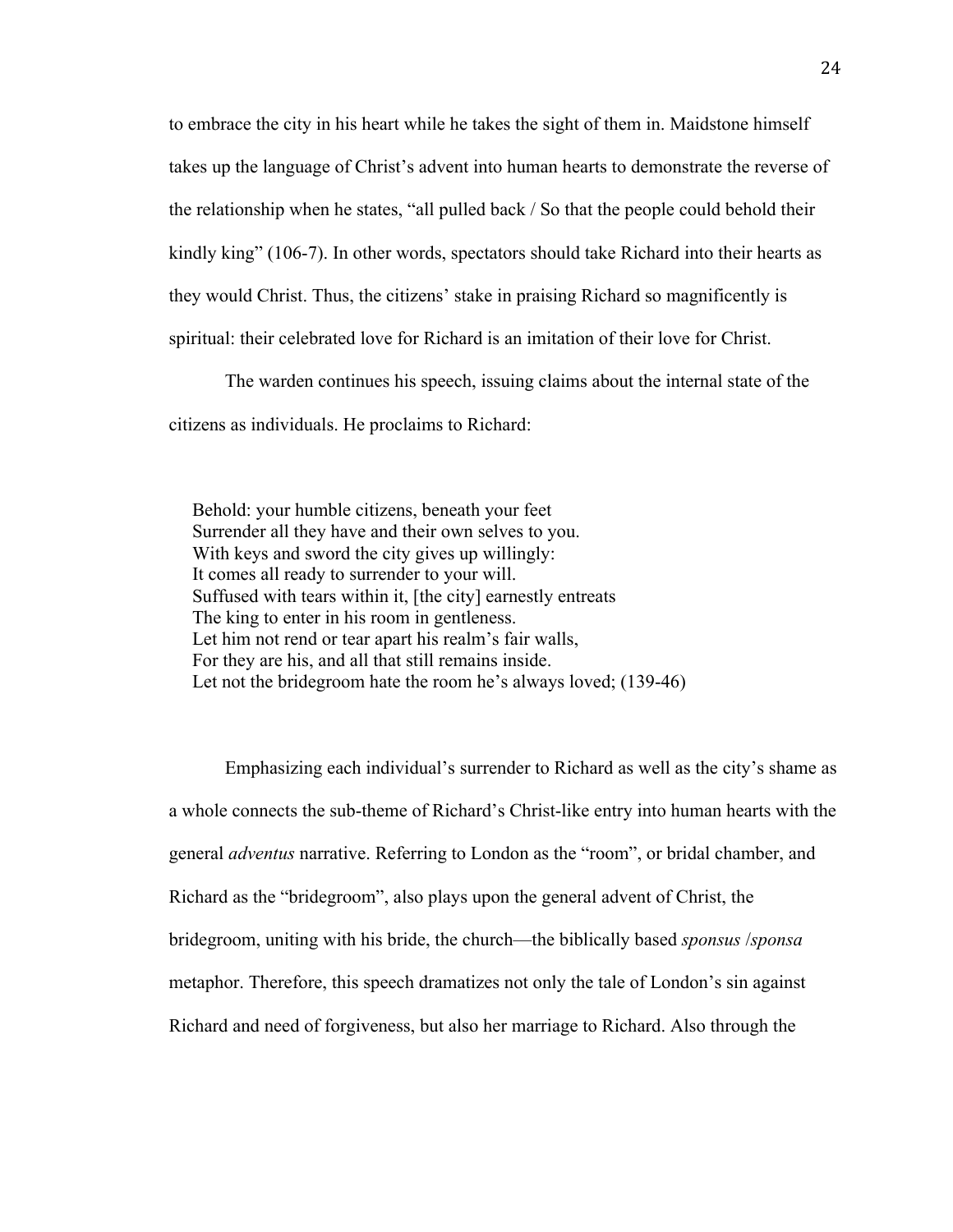marriage metaphor, therefore, the city is able to negotiate political forgiveness from the king, asking him to forgive them spiritually as Christ so loves the church.

In light of this religious narrative, the tactical display of sovereign expenditure casts Richard into two different types of Christ-figures. The primary portrayal Richard embodies is Christ the King of Glory coming in majesty and judgment (Kipling 26). The numerous supplications and pleas for forgiveness accompanied by the lavish gifts and extravagant displays London produces for Richard's benefit enable this dramatization of authority. Thus, the religious social drama serves to justify the economic distribution of wealth as well as the political hierarchy maintained under Richard's rule. Richard is God's majesty on earth. Therefore, London is pressured spiritually to make this appear to be the reality. Remember London chooses to depict Richard in this authoritative character, the King of Glory coming in majesty and judgment as Christ did in his second coming—likely because this was the authoritative type that would most please Richard for it allows him to indulge most completely in his freedom from utility, his sovereignty. Indeed, it is the dramatization of authority that best manifests the economic distribution of wealth enforced under the respective theocracy. However, London also issues dramatizations of Richard's authority that more directly reflect Christ in his first coming in humility and redemption. This occurs when the actor playing John the Baptist points to Richard and cries out "Look, the lamb of God!" (372). The dramatic act recalls John 1:19, which describes John as the voice of one crying out in the desert "make straight the way of the Lord" who comes to save the world (Kipling 20). Here, Richard is cast as a self-sacrificing authority figure. He is here to save, and should thus be persuaded to have mercy on London. The two tablets Richard is given as gifts also steer him into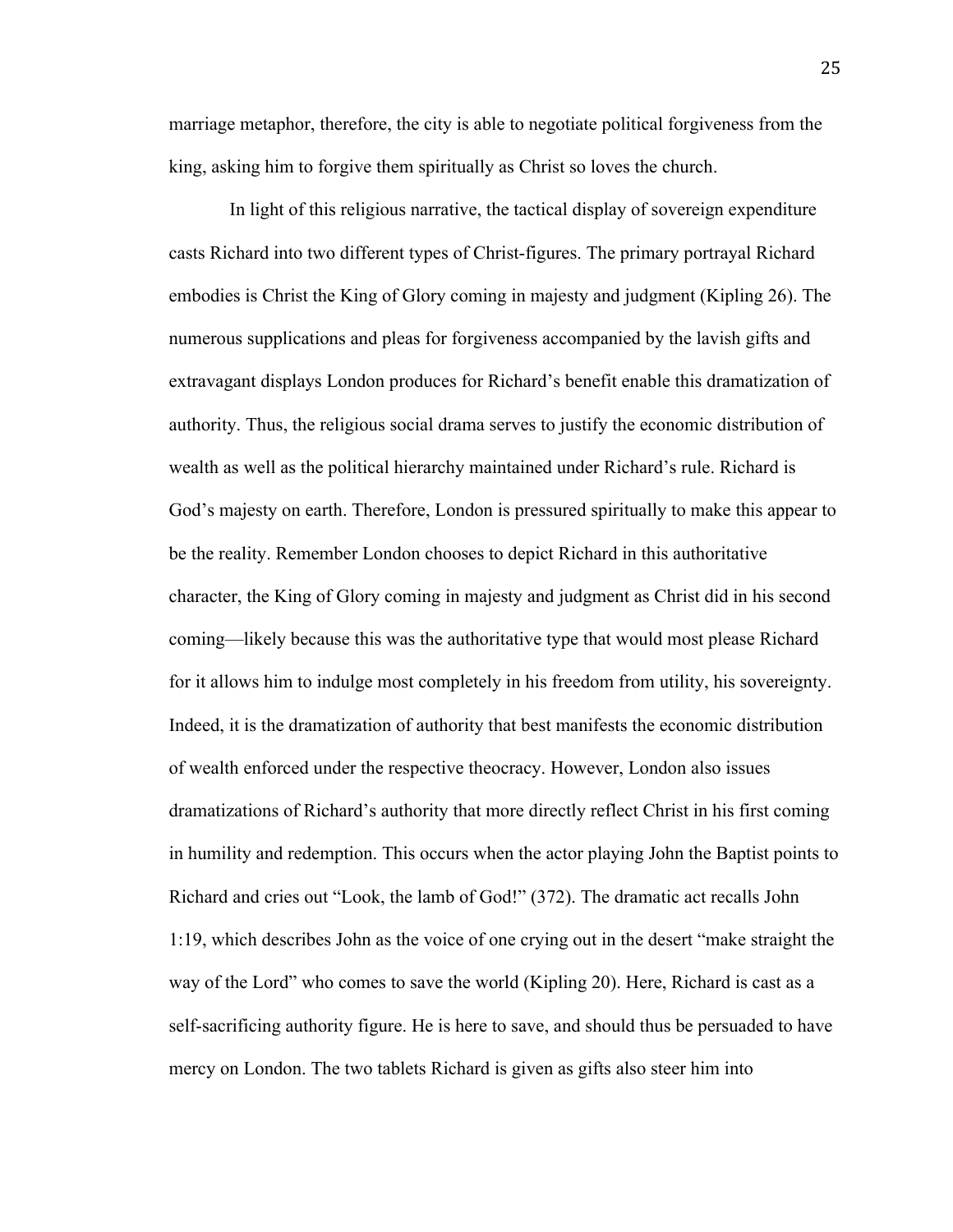embodying a more merciful authoritative role. An image of Christ upon the cross is carved on the tablets (383) and Maidstone notes that they are "suited to an alter place" (381). Maidstone describes the tablets and summarizes "The total sequence showed the suffering of God" (386), confirming that this is a rare instance within the ceremony that London substitutes the advent of judgment with the advent of redemption, dramatizing Richard as a self-sacrificing, merciful, loving authority rather than a punishing one. By this strategic dramatization, London manipulates their sovereign into granting them forgiveness and restoring their liberties.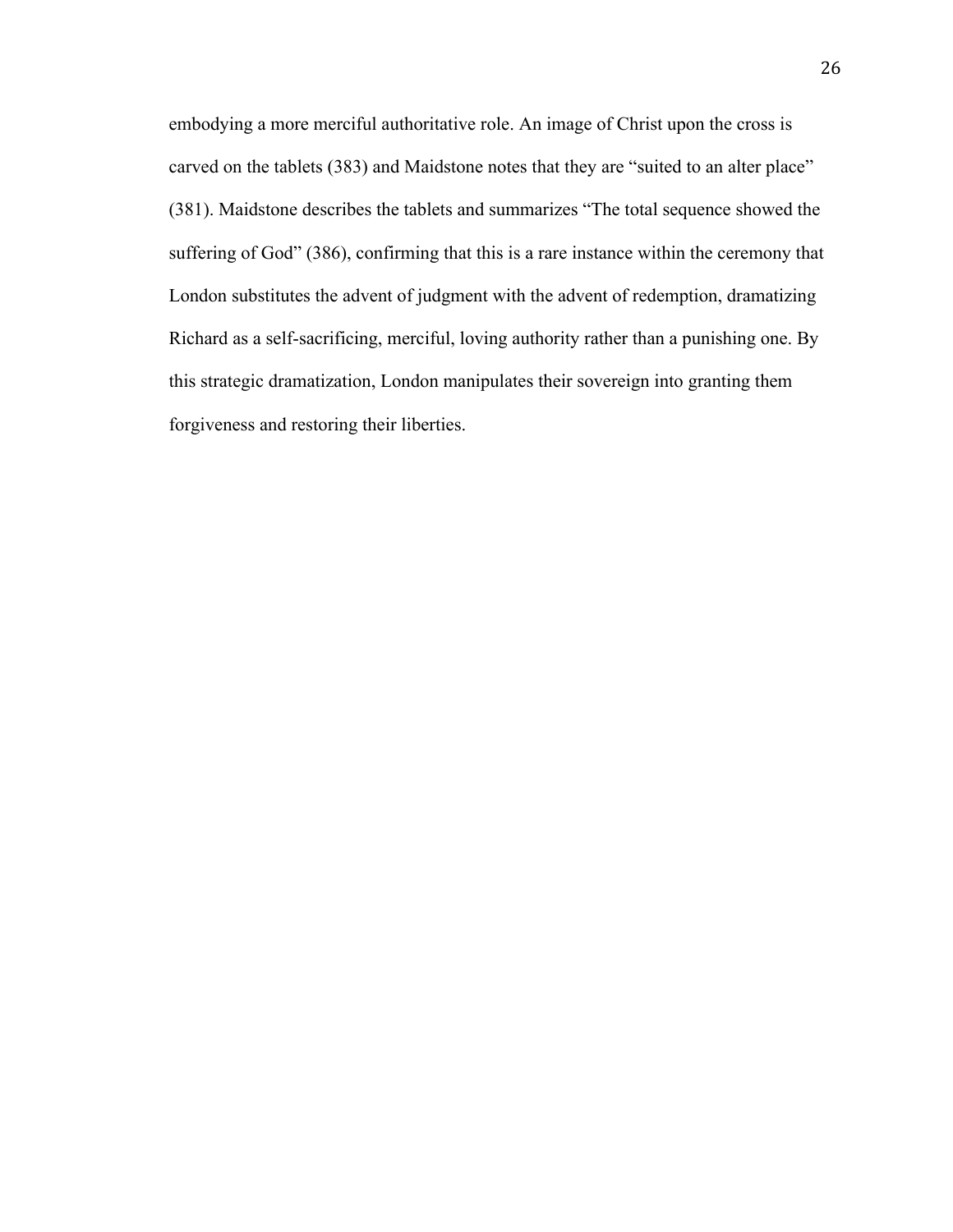## Chaucer's Critique

Although Chaucer's Athens is pagan, Theseus also emerges godlike through strategic, spectacular displays of wealth within his public ceremonies. Chaucer contrives displays of sovereign expenditure in *The Knight's Tale* that reflect those in Richard's ceremony, but he exaggerates them until they appear foolish. For example, Theseus commissions the building of the tournament arena measuring one full mile around, privatized by a wall of stone, and secured by an encircling moat which is so amazing it would be "negligent" of the Knight if he "foryete to tellen the dispence / Of Theseus, that gooth so bisily / To maken up the lystes royally" (1881-83). The arena stands sixty rows above the ground (1890) and is round "in manere of compas" (1889), which evokes the shape and expanse of the globe (Clopper 137). Theseus' commissioning the larger-thanlife structure (in both physical size and economic expense) insinuates Theseus exercises his power with the same limitless freedom as the creator of the universe and his later actions suggest Theseus does indeed perceive himself to embody godlike power. Chaucer may in fact refer to the arena as a "theatre" (1885) to associate the action within the arena with the dramatic action, the imitation of real life, that occurs in the *theatrum* of late antiquity. Theater is an imitation of real life, rather than real life itself. The concept of the *theatrum* of late antiquity, which would constitute Chaucer's understanding of the word, would have meant a place for civic and royal spectacle (Clopper 120). Spectacle, or *spectacula*, and theater had been inextricable from each other then. Through the association, Chaucer leads his readers to anticipate social-defining spectacle to occur within the arena. In identifying the arena as a *theatrum,* a place for spectacle, Chaucer makes a connection between public ceremony and the fabrication of real life it enables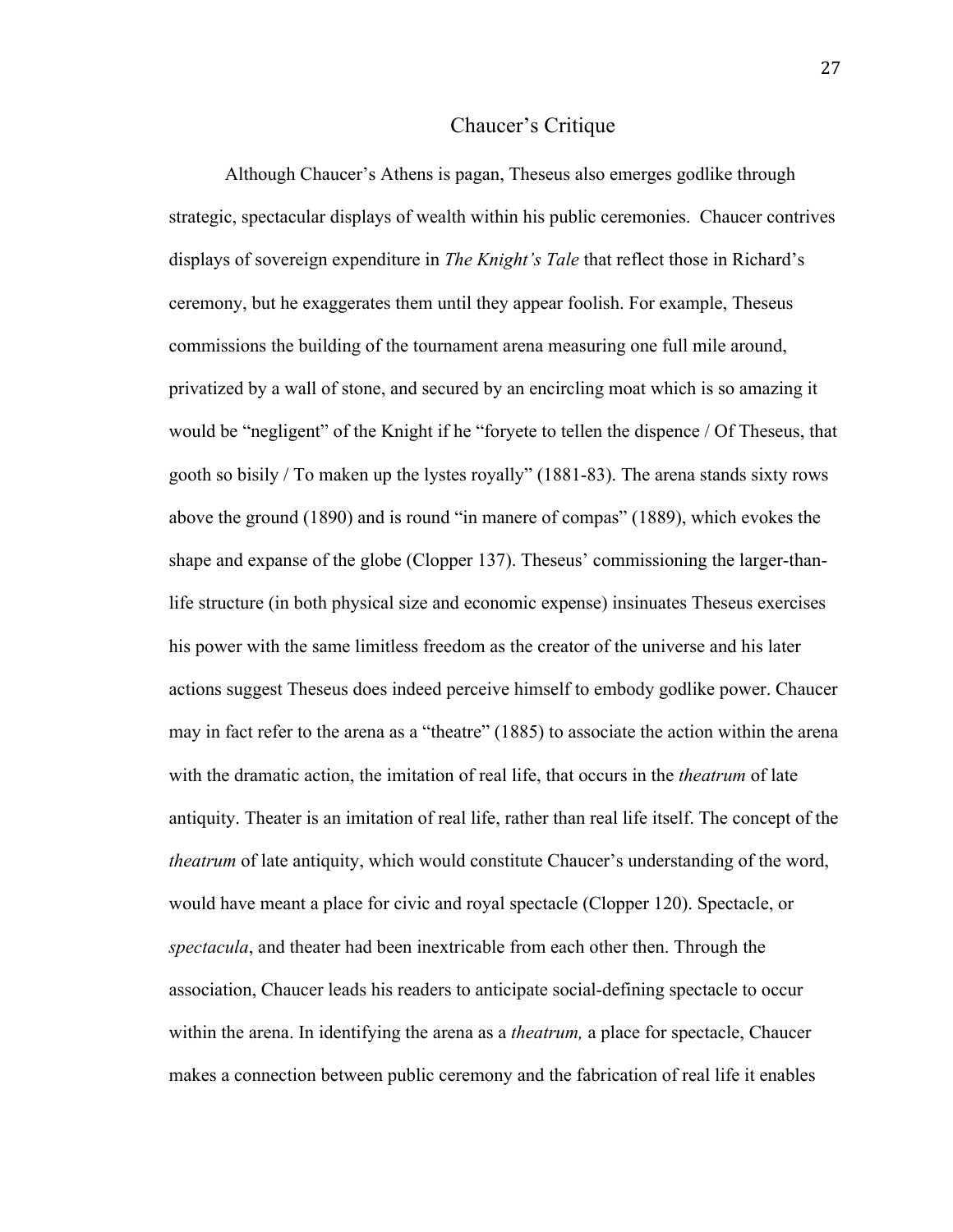through spectacular theatrical dramatizations. Indeed, when Theseus rules that the competitors "shal nat dye" (2541) the battle within the arena becomes a mere imitation of battle. Theseus' ruling exposes his attempt to control the outcome of the tournament, to control fate, which backfires when Saturn sends a fury to throw Arcite off his horse and to his death (2684). The power play here between Theseus and Saturn renders Theseus' political power arbitrary, which may be read as a suggestion that Richard's fiscal-sucking efforts to advance politically through public ceremony are also arbitrary. Chaucer is reminding readers that there are greater powers ruling the sovereigns. Saturn overrules Theseus' authority, calling to attention the nullification of political authority in the midst of Fate, Fortune, and gods. In this light, Theseus' and Richards' extraneous efforts to advance their reputation and the expanse of their power appear foolish. Theseus himself verbally professes submission to the will of the "Firste Moevere" (298) that "Of man and woman seen we wel also / That nedes, in oon of thise termes two— / This is to seyn, in youthe or elles in age— / He moot be deed, the kyng as shal a age;" (3028-30). However, Theseus' schemes to advance his power suggest he believes otherwise; he misunderstands the extent of his own power.

Another instance of extravagant wealth in *The Knight's Tale* involves a contestable waste of materials for the sake of Arcite's funeral ceremony. First, Theseus decides to place Arcite's sepulcher in the woods Theseus had initially found Arcite and Palamon fighting. His choice requires the destruction of the "swoote and grene" grove (2860). Chaucer ensures that Theseus alone is recognized as accountable for the destruction for he "leet comande anon to hakke and hewe ' The okes olde, and leye hem on a rewe / In colpons wel arrayed for to brenne" (2865-67). The pyre itself consists of a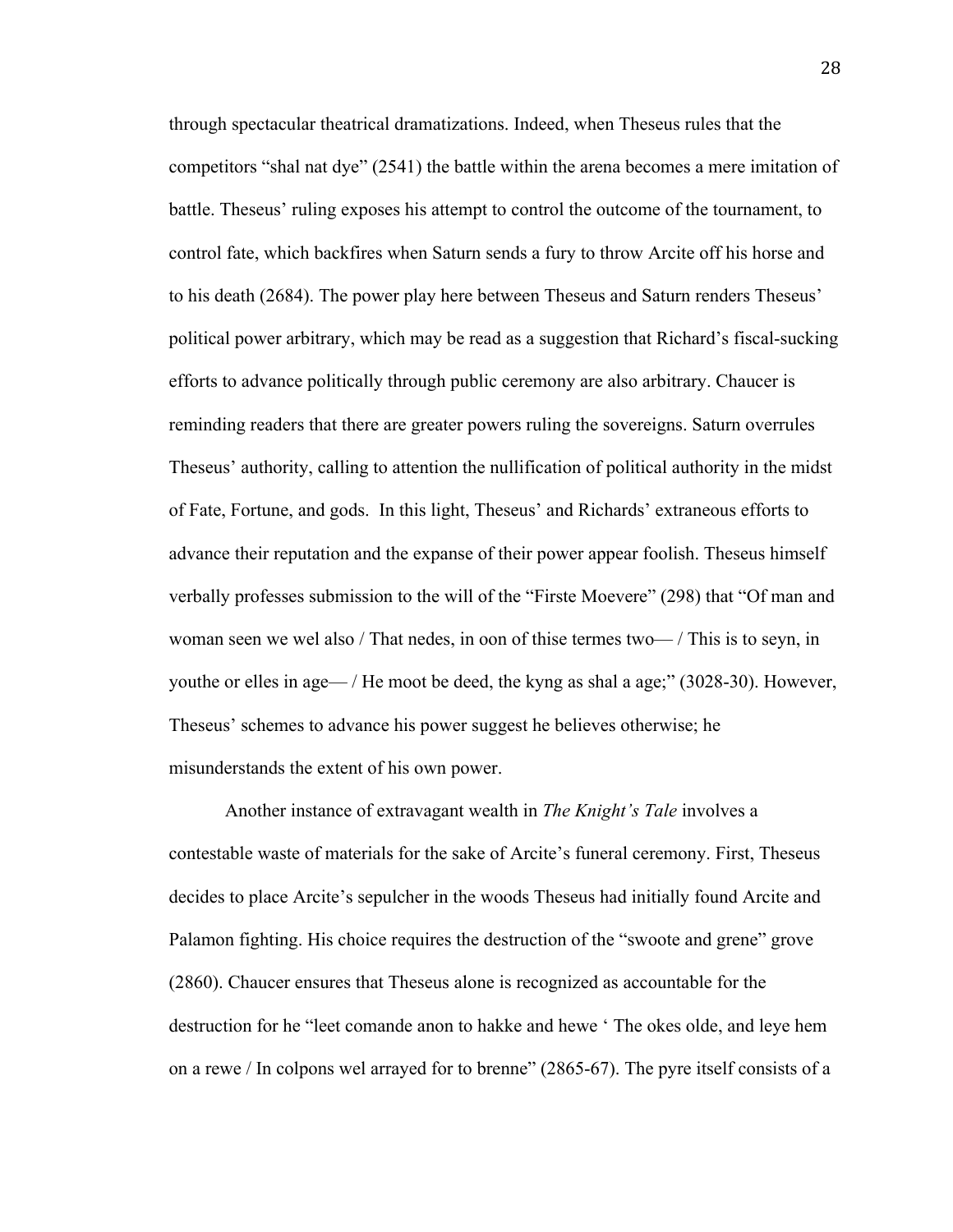variety of nineteen different trees (2920-23). Bataille's considerations aid an analysis of these textual details. In this occurrence, nature functions as the object, whose purpose is to serve the subject. In this case, the subject is humans. However, Chaucer foregrounds the men working for Theseus as objects, whose purpose is to produce a sovereign life for Theseus, as much as natural resources essentially and completely are for man. For, after Theseus gives the command for the reaping of the woods,

 His officers with swifte feet they renne And ryde anon at his comandement. And after this, Theseus hath eysent After a berre, and it al overspradde With clooth of gold, the richeste that he hadde. (2868-71)

Simply, Theseus orders his men around to do his work. Furthermore, the stress on material wealth interspersed with Theseus dispatching men to various duties, associates the men more closely with objects, all of which are at Theseus' dispense. The relationship between Theseus and objects here invokes the economic dynamics upon which Richard's ceremony operates. Indeed, "Heigh labour and ful greet apparaillynge / Was at the service and the fyre-makynge" (2913-14). Therefore, Chaucer captures the dual display of wealth that Richard's ceremony exhibits wherein both materials and human labor attribute economic power to the sovereign and reinforce the political hierarchy. Chaucer develops Theseus' outrageous display of sovereign expenditure as partakers in the funeral procession toss numerous items into the burning pyre. Such materials include jewels (2945 ), a shield and spear (2947), parts of clothes ( 2948), and wine, milk and blood (2949). Chaucer expresses the wastefulness of this public spectacle through the Knight's emphasis on the burning of the pyre while the items are being thrown into it: "Whan that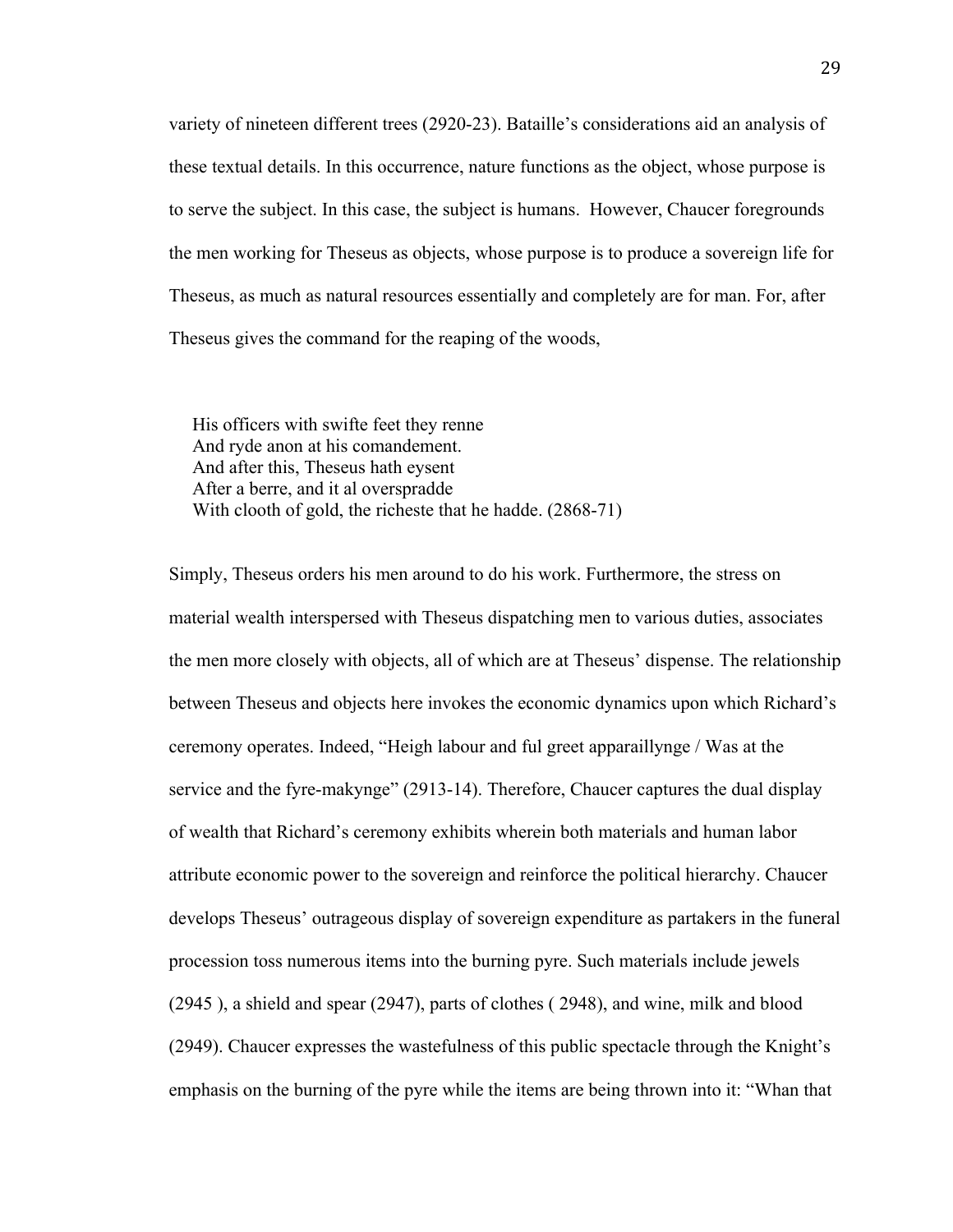thte fyre was greet and brente faste" (2946) and "Into the fyre, that brente as it were wood" (2950). Sovereign expenditure is as wasteful as burning to ash the fruits of human labor. Chaucer communicates the significance of this passage further by issuing it as yet another occultatio. This scene supports the reading that Chaucer is attempting to capture the dramatization of limitless authority through public ceremony—and is exaggerating that political strategy to suggest its contestability.

Bataille posits that traditional sovereignty argues for itself by claiming that the sovereign "who upholds sovereign value against the object's subordination" (239), meaning, against man's fated, unending subordination to labor, "shares that value with all men" (239 ). Thus, if man's labor protects the sovereign from the "misery of servitude" (Bataille 245), then man has made possible the sovereign's transcendence into the "primacy of the present moment"(ibid. 240), and this is what supposedly matters. The sovereign's capability to live in the present is a manifestation of a sacred, miraculous desire inherent in all men that is impossible. The sovereign is the presence of the impossible on earth. Ultimately, the miraculous and sacred sensation of subjectivity one experiences internally, is the same miraculous and sacred sensation one experiences on the appearance of a king (ibid. 243). According to Bataille's theory, the ideology of sovereignty expects the subordinate classes to feel fulfilled by recognizing the sovereign's power as a reflection of themselves; for their labor makes his transcendence possible, and his transcendence is simply a full and constant experience of the selfgreatness they themselves have had glimpses of; these results supposedly offer laborers relief. Free, then, from underlying political motivations, this should be Maidstone's answer to why he is so awe-struck by Richard; Richard's appearance in splendor fills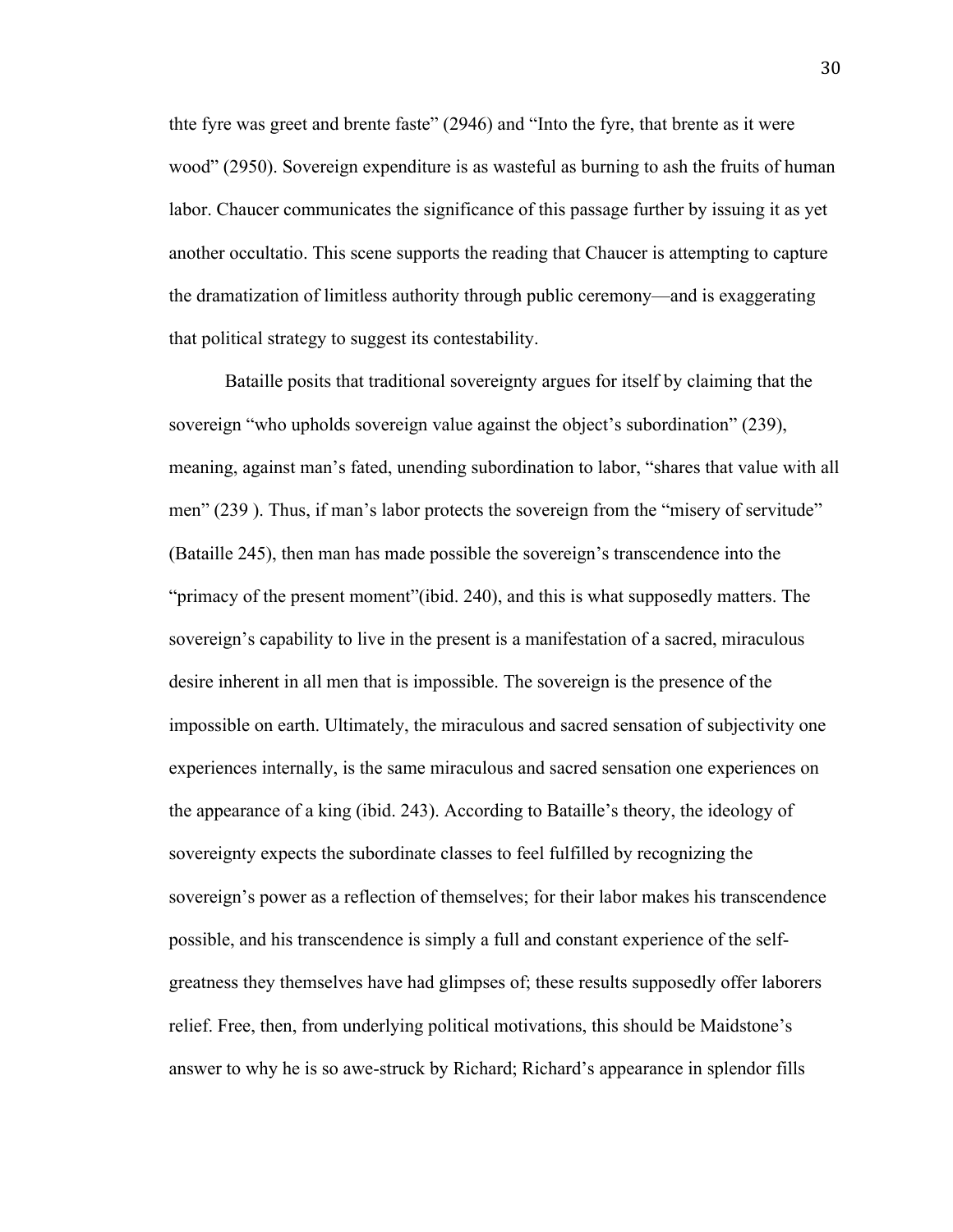spectators with the same excited sensation of worth each man feels existing in himself but that they can never transcend beyond the fate of labor enough to confirm. Because of this, the sovereign's presence becomes a sharing of the experience of sovereignty with his people. Richard's visit to London gives London a day to experience life beyond utility. The exhausting labor and expense the ceremony requires is hidden by the celebration of materialistic splendor that overshadows it. The external grandeur in which London has dressed itself for this day is a twenty-four hour external manifestation of every laborer's inherent sense of self-worth. For the duration of the ceremony, London can live in the present moment. Richard's visit is a sharing of his sovereign life, total miraculous and sacred experience of life with London. In this way, London considers itself honored to host this ceremony for Richard, rather than obligated; and voluntarily willing to host the ceremony for Richard, rather than desperately pressured.

*The Knight's Tale* is ultimately a response to this positive view of the ceremony as a generous, merciful act on Richard's part to willingly share his sovereignty with his people. Chaucer composes an explicit discrepancy between Theseus' personal motivations and his people's opinion of him. Because of the decisions Theseus makes public to Athens, Athens perceives him as a truly benevolent ruler, as a similarly saving authority as Richard is dramatized to be. When Theseus and his company find Palamon and Arcite fighting in the grove, Theseus determines, by Palamon's confession, that the cousins deserve death. In consideration of his queen and her ladies' cries, however, he reconsiders his condemnation. He performs compassion for the cousins as he claims "And therfore syn I knowe of loves peyne / And woot hou soore it kan a man distreyne" (1815-16). However, Theseus's acts of mercy mock the merciful Christ- figure Richard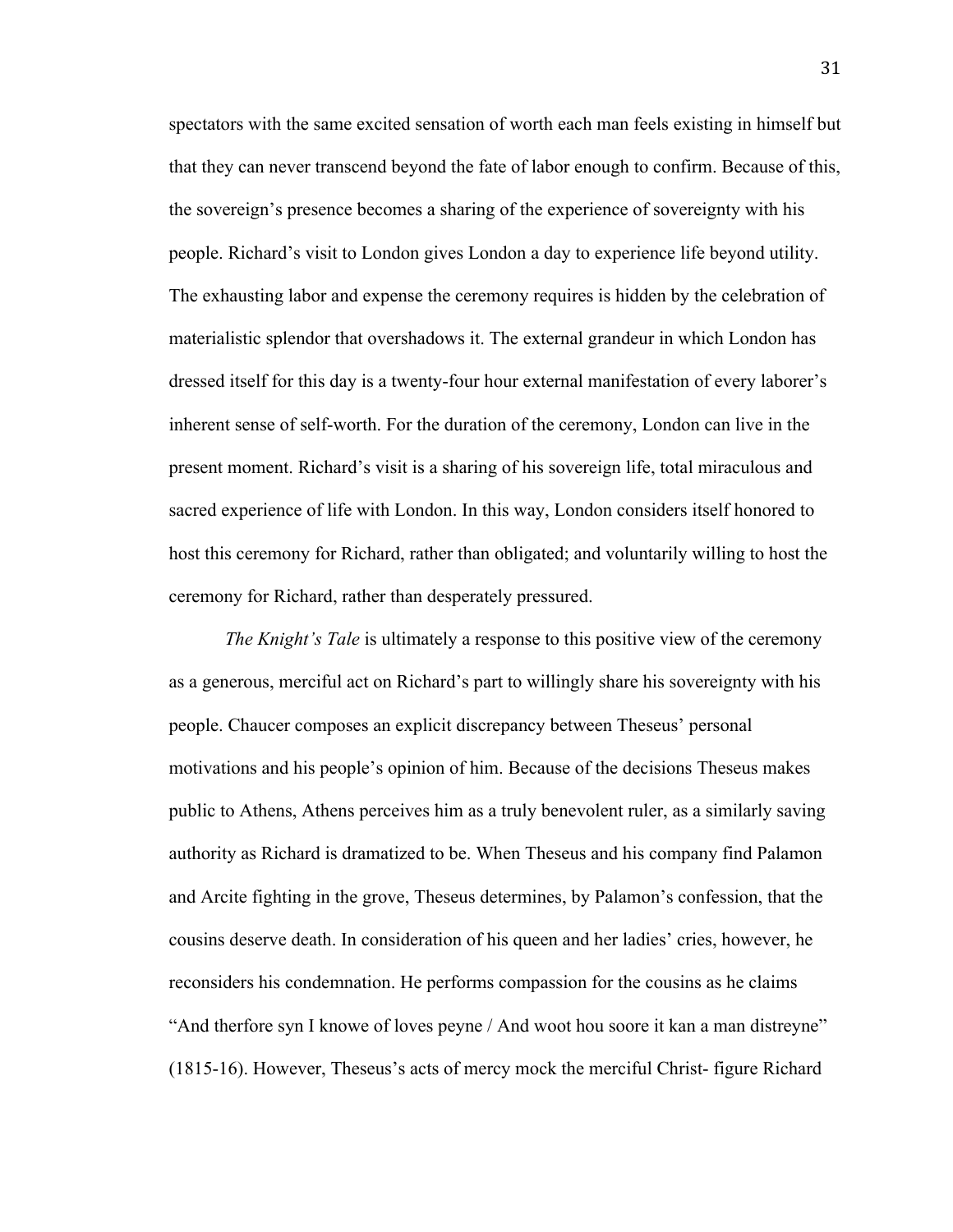plays in the royal entry ceremony as his act of compassion develops into a game that risks both cousins' lives and makes a trophy of his sister-in-law without considering her desire. Chaucer conveys Theseus' true feelings; he finds the cousins' misfortune funny and entertaining. For, it is "as heigh folye" (1798) that both cousins were free after being imprisoned only to find themselves back at his feet to die, and the "beste game of alle"(1806) is that Emily doesn't even know either of the cousins were fighting to die for her. Therefore, Theseus takes advantage of the cousins' willingness to die in the name of chivalry, for chivalric conquest is Theseus' primary source of entertainment. Remember also how he rushed off from his welcome home ceremony to conquer Thebes. In that instance too, Theseus' mistakes his own motivations for the benefit of the state, as uses the widows' request as an excuse to defeat Creon. The widows only asked for their husbands' bodies, but he only speaks "shortly" (985) to Creon before he slays him (987). The damage goes even farther than killing the Theban king, the necessity of which is itself doubtful; afterwards Theseus puts Creon's men to flight, takes the city by assault, and "rente adoun bothe wall and sparre and rafter" (990). The Knight then describes Theseus' men rummaging through a "taas" (1005) of slain Thebans. Theseus' actions are extremely destructive and unwarranted, which makes a farce of his great, compassionate performance his people witnessed at their city gates. Theseus' care for Palamon and Arcite is just as fake. For, upon finding the two cousins in the heap of slain Thebans, Theseus promptly orders them to dwell in prison perpetually (1022-24) and "he nolde no raunsoun" (1024). The harshness of this order reveals that Theseus only acts for his own sake. Not until the cousins offered Theseus the opportunity to entertain himself and advance his reputation did he begin to act thoughtfully toward them. Indeed, because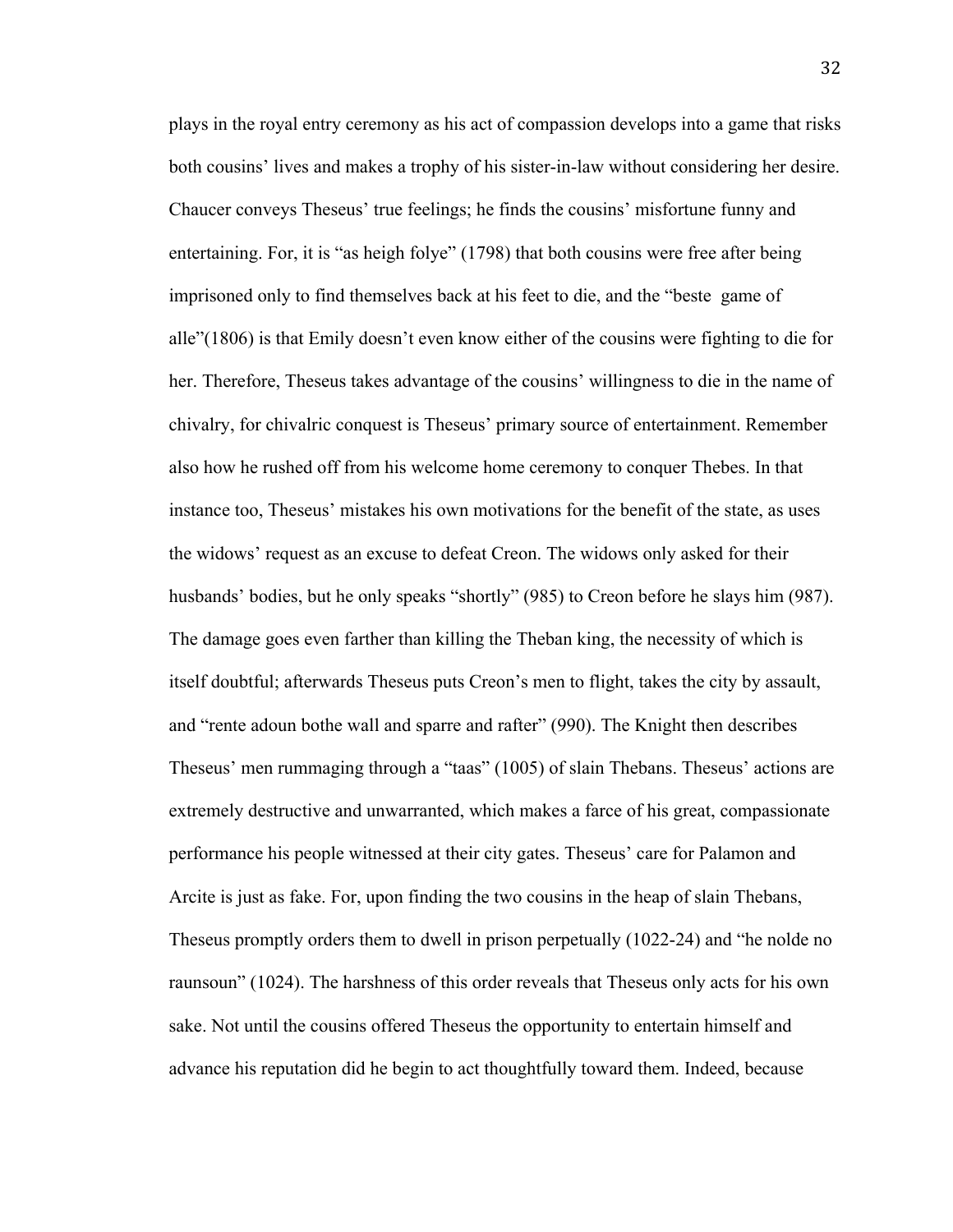Theseus forgets about Palamon when he frees Arcite, and because he only frees Arcite to satisfy the request of their mutual friend, Theseus' apparent care for the cousins must be interpreted as insincere. Both the funeral ceremony honoring Arcite and the tournament disseminate knowledge of Theseus' power thus advancing his reputation, and these undeniable benefits undermine the benevolence Athens attributes to Theseus. When Theseus proclaims the terms of the tournament challenge which he forces upon the cousins', the Knight hesitates, being at a loss of words to describe, how amazing Theseus' graciousness is:

 Who jouthe telle, or who kouthe it endite, The joye that is maked in the place Whan Theseus hath doon so fiar a grace? But doun on knees wente every maner wight, And thonked hm with al hir herte and myght. (1870-5)

The reverence and appreciation Theseus' people dote upon him may be read as a direct mockery of the adoration which Richard receives from London in the 1392 ceremony as well as from Maidstone through *Concordia*. For, just as Maidstone prays that God may show the same mercy to Richard that he had shown to the felon, Theseus' people pray, "God save swich a lord, that is so good!" (2564) after Theseus announces no bloodshed will occur in the arena. Theseus' decision that the battle should be an imitation of battle only is also self-serving, as he "Considered that it were destruccioun / To gentil blood to fighten in the gyse / Of mortal bataille now in this emprise" (2537-39). In other words, Theseus does not want to authorize the spilling of *noble* blood. Now Chaucer's reference to the arena as a theater should be even more persuasive evidence that Chaucer conceptualizes the 1392 ceremony as an imitation, or fabrication, of the drama it purports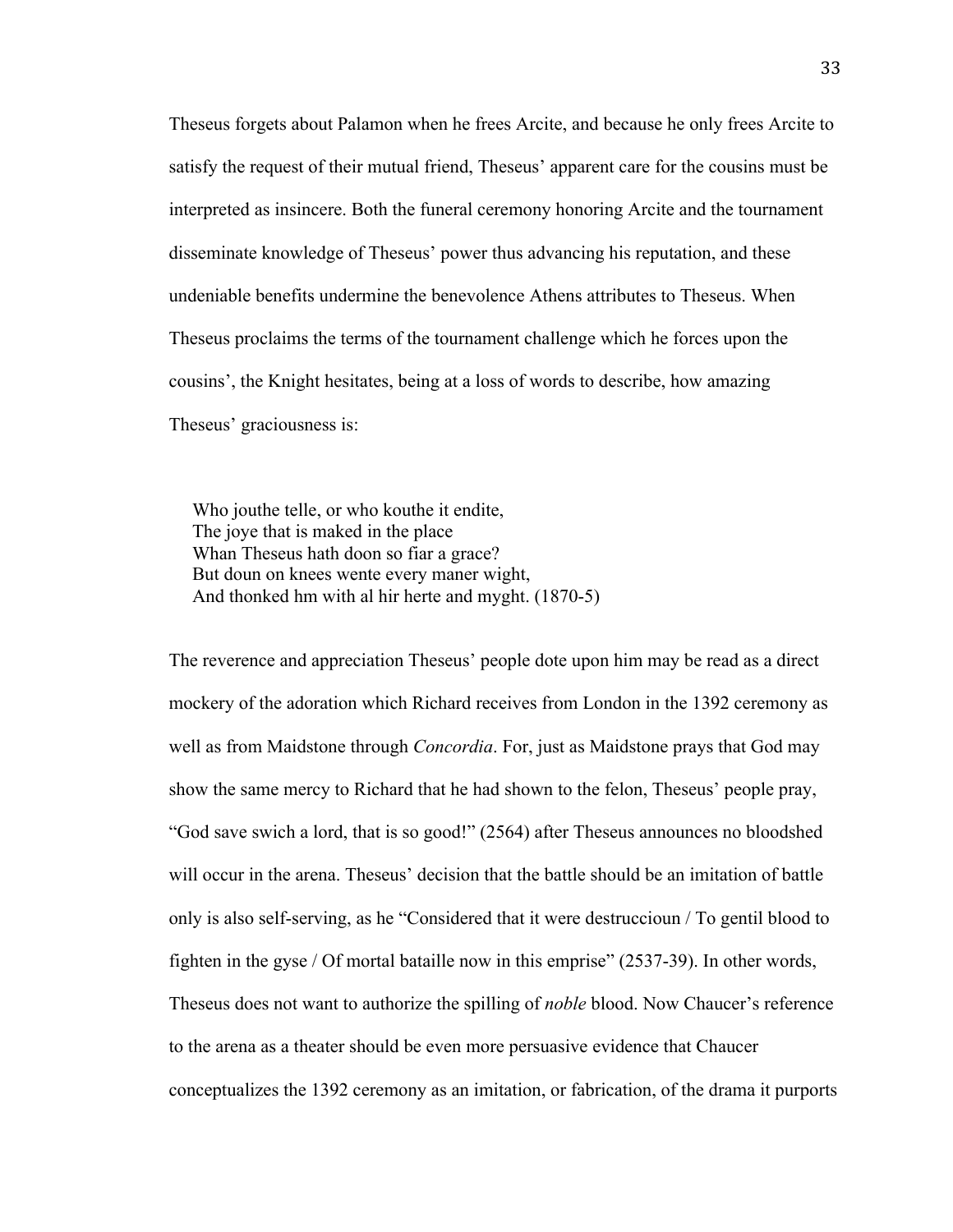as reality. Richard is not a genuine imitator of Christ, just as Theseus' decisions are not genuinely for the benefit of others. Theseus mocks Richard's misuse of his sovereignty, which Jean Bodin's concept of the 'exception' helps to explain.

Carl Schmidt, in his *Political Theology*, characterizes the 'exception' as a case of "extreme peril, a danger to the existence of the state" (6) and which is "not codified in the existing legal order" (6) so that the 'exception' makes clear who the sovereign is because he decides whether there is an extreme emergency as well as what must be done to eliminate it. When the people threaten Richard's sovereignty by refusing his request for a loan, he misconstrues the threat to his power as an exception that threatens the state. It *was* in the interest of the state for civic merchants to refuse Richard the loan. Therefore, enforcing an 'exception' in that moment, as Richard does, is an abuse of his power. His choosing his personal interest over the interest of the state is an act of illegitimate tyranny. Most important to this argument, Richard achieves this change to a totalitarian state *through the public ceremony* recounted in Maidstone's poem. Richard uses public ceremony as a technology for disseminating knowledge of and consent for his temporal omnipotence.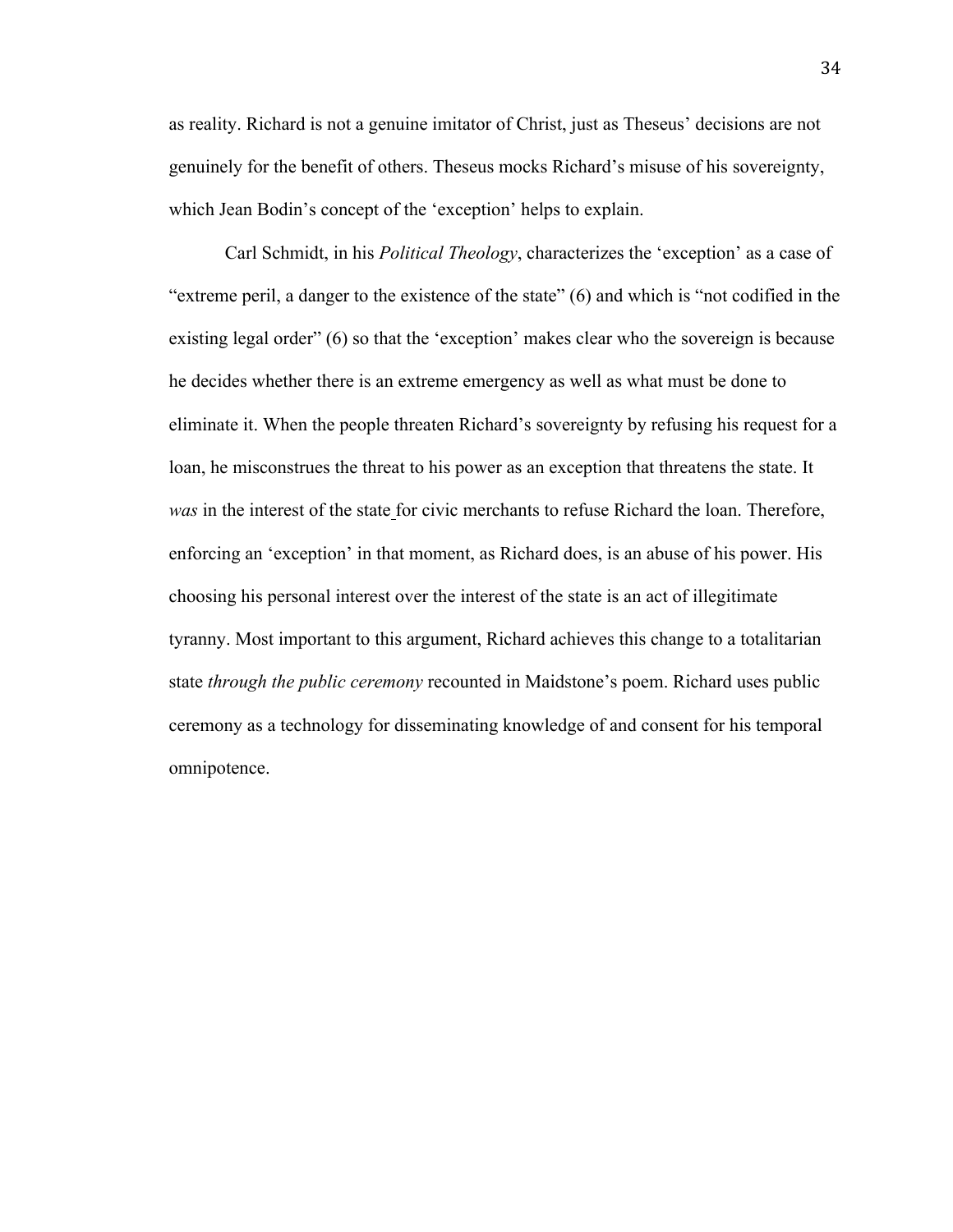## Conclusion: Chaucer's Warning

Public space is a volatile moment for social identity, on both an individual and communal level simultaneously. Ceremony is a system that operates on this unstable ground, the volatile moment, and its function is *for* identity. The medieval royal entry ceremony negotiates an identity for the city as a whole, and for each participant, just as the Olympic ceremonies in the modern world negotiate individual and national identities as well as an amorphous apparition of a global identity. The pieces that make up the ceremony system include any external aspect that, usually in coordination with additional external aspects, communicates an idea about an identity, in an effort to steer opinions into digesting said idea about said identity, but could also, unintentionally, cause opinions to form in the opposite direction. And the system itself is unstable; for, public space exists in the present moment, which is the territory of spontaneity. Any individual present at a ceremony can interrupt the coordination of the ceremonial aspects. This surprise could also cause opinions to form in a direction for which the coordinators of the ceremonial aspects hadn't planned or hoped. The ceremony produces diction and spectacle; which produces narrative and meaning; from which opinions about identity arise, disappear, and shift; which impact reputations. The system of ceremony is *for* reputations, social identities. The ceremony puts forth to spectating and participating targets one view of identity in an effort to achieve an extending reputation. But in putting forth one view, the ceremony veils others. Bataille explains:

The king and his officials stand in the midst of a sacred world like a dazzling façade that shelters diverse competing interests, some of which are unavowed, others unavowable. Gazing at this façade, we can experience the miraculous fulguration of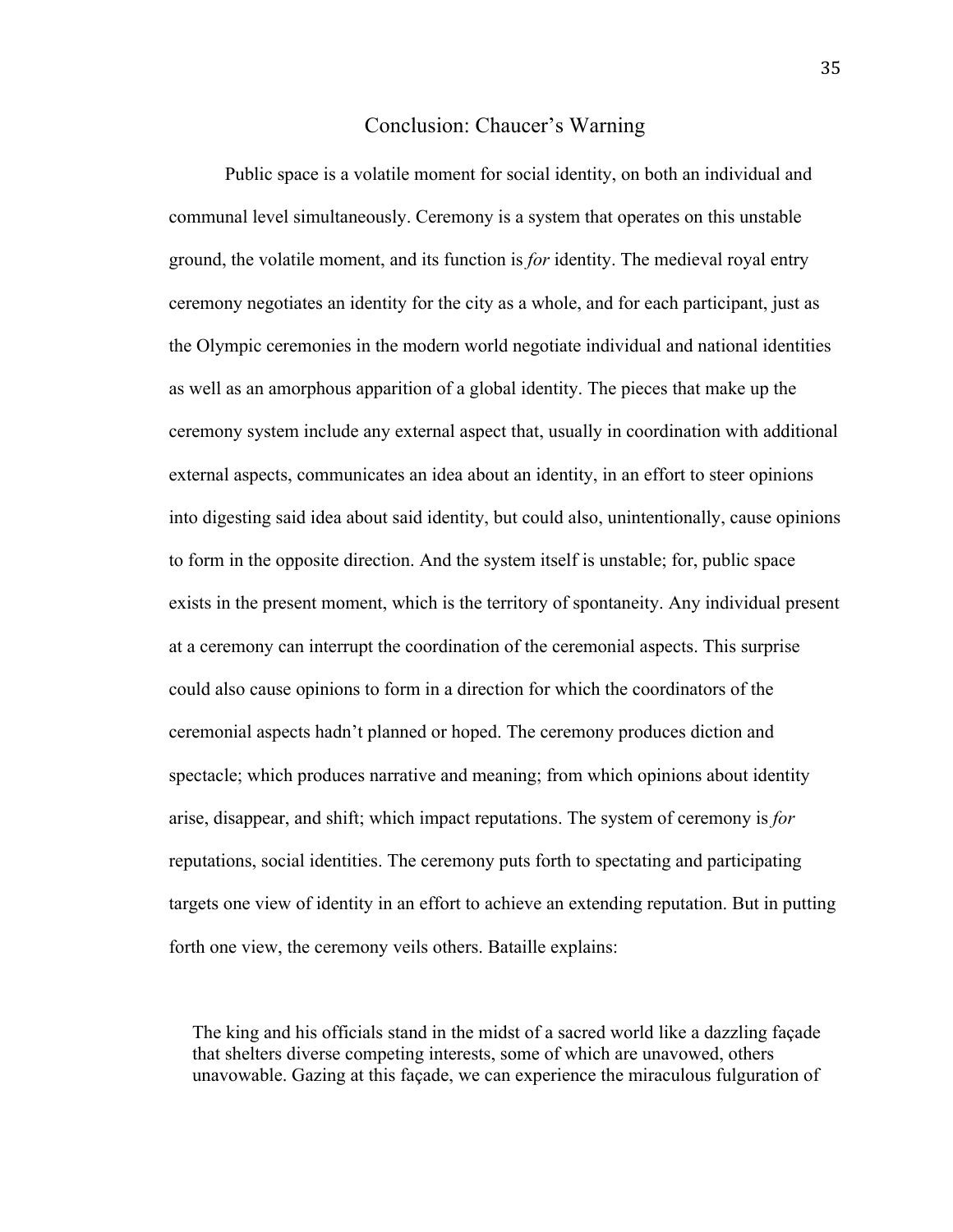the moment, but the squalid reality of the order of things is what the light prevents one from seeing. 251

Chaucer understood this systematic operation wherein all the technical pieces are postured to guide opinions in a straight shot, to directly hit and stick firmly in a perception of a sovereign's identity that is beneficial to the coordinators of those pieces. By depicting Athens as uncritical of Theseus' actions, he suggests that common spectators, like those in the crowd in the 1392 ceremony, are too easily deceived by the spectacle that specifically functions to distract and deceive them. *The Knight's Tale* is an argument for the manipulative powers of public ceremony. Through his portrayal of the relation between Athens' ceremonial culture, its social hierarchy, and its government values, Chaucer exposes the fabrication of identity and reality that ceremony enables. At the same time, he mocks the particular identity and reality that Richard's 1392 ceremony purports through its technical pieces. Chaucer never provides certain proof that Theseus is actual aware of his brutal tyranny, therefore his ultimate portrayal is that of a bully—a fearsome, physically powerful figure who lacks wise judgment, self- awareness, and self esteem. Theseus' power is solely self-serving and corrupt, rather than beneficial to the individuals of his state about whom he falsely claims to care, and his power is also completely temporal. This reality and identity is the 'squalid reality of the order of things' that the 1392 ceremony veils. Although, Theseus' militaristic power may be harsh humor directed towards Richard's effeminacy considering his three predecessors, known as the "Plantagenet myth", epitomized chivalric knighthood (Aers 153).

If someone asked Chaucer if he is criticizing Richard in *The Knight's Tale*, he might have responded with the defense that he was writing about Italy. Having traveled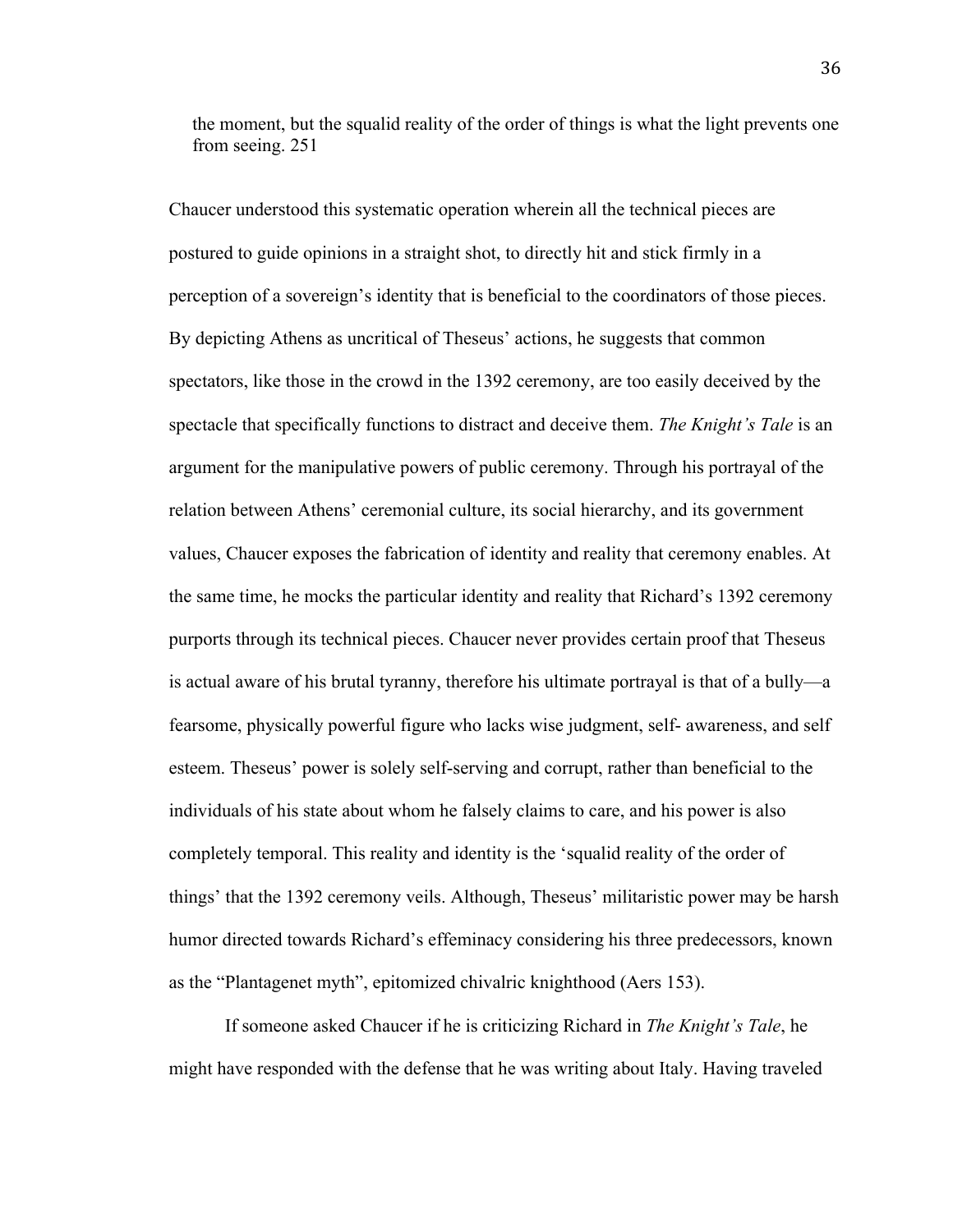to Tuscany, he would have seen the totalitarian rule of the Viscontis. Aided by the tale's setting in Classical Greece, cognitive dissonance may have led late medieval readers to respond: 'we do things much more constitutionally now'. Similarly, modern readers might think governance today is more reasonable and democratic, but images from the opening Olympic ceremony in Sochi and the enormous sums of money spend on political campaigns exposes our own obsession with spectacular displays of superiority today. In truth, the technology for expression of authority really hasn't changed much since the medieval era. Public ceremony may always serve to obtrusively communicate knowledge of power into the public conscious.